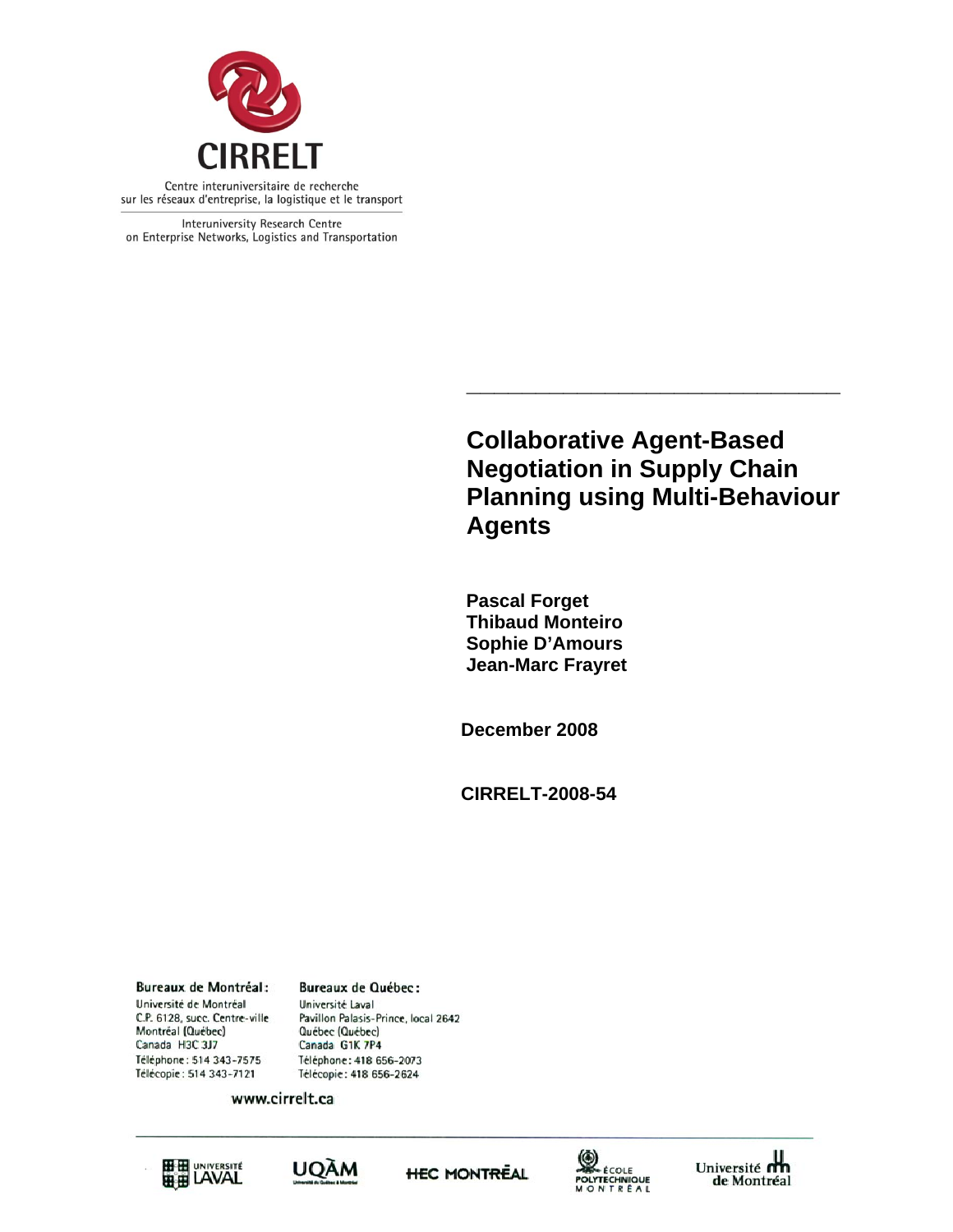# **Collaborative Agent-Based Negotiation in Supply Chain Planning Using Multi-Behaviour Agents**

Pascal Forget<sup>1,2,\*</sup>, Thibaud Monteiro<sup>3</sup>, Sophie D'Amours<sup>1,2</sup>, Jean-Marc Frayret<sup>1,4</sup>

- <sup>1</sup> Interuniversity Research Centre on Enterprise Networks, Logistics and Transportation (CIRRELT)
- <sup>2</sup> Département de génie mécanique, Pavillon Adrien-Pouliot, Université Laval, Québec, Canada G1K 7P4
- <sup>3</sup> Laboratoire de Génie Industriel et Production Mécanique (LGIPM), Université Paul Verlaine de Metz, Ile du Saulcy, F-57045 Metz Cedex 01, France
- <sup>4</sup> Mathematics and Industrial Engineering Department, École Polytechnique de Montréal, C.P. 6079, succursale Centre-ville, Montréal, Canada H3C 3A7

Abstract. In order to work efficiently, supply chain partners must coordinate their actions. When planning is distributed instead of being centralized (as in most cases), it is necessary to use specific coordination protocols between partners in order to act in a coherent manner. On many occasions, partners negotiate in order to act mutually to satisfy their needs. Negotiation is used as a coordination mechanism to find an acceptable agreement between partners or to collectively search for a coordination solution. Agentbased supply chain planning systems can integrate automated negotiation in order to implement negotiation capabilities. While various negotiation mechanisms (or behaviours) can be used in many situations, planning agents using case-based reasoning abilities can learn which to select under specific conditions. This paper proposes to study the performance of the use of a variety of negotiation behaviours and to compare this strategy to the use of a single one. A review of automated negotiation in general and specifically adapted to supply chain planning is first presented, followed by an empirical analysis from simulations of one-to-one collaborative negotiation behaviours. Partners have equivalent negotiation powers and are fully cooperative. These heuristic-based negotiation behaviours are implemented in an agent-based supply chain planning platform, using Multi-behaviour planning agents. Simulations are based on a study case from the lumber supply chain.

**Keywords**. Automated negotiation, agent-based planning systems, supply chain planning, simulation, lumber industry.

**Acknowledgements.** The authors gratefully acknowledge the FORAC Research Consortium and the Natural Sciences and Engineering Research Council of Canada (NSERC).

Results and views expressed in this publication are the sole responsibility of the authors and do not necessarily reflect those of CIRRELT.

Les résultats et opinions contenus dans cette publication ne reflètent pas nécessairement la position du CIRRELT et n'engagent pas sa responsabilité.

**\_\_\_\_\_\_\_\_\_\_\_\_\_\_\_\_\_\_\_\_\_\_\_\_\_\_\_\_\_**

<sup>\*</sup> Corresponding author: Pascal.Forget@cirrelt.ca

Dépôt légal – Bibliothèque et Archives nationales du Québec, Bibliothèque et Archives Canada, 2008

<sup>©</sup> Copyright Forget, Monteiro, D'Amours, Frayret and CIRRELT, 2008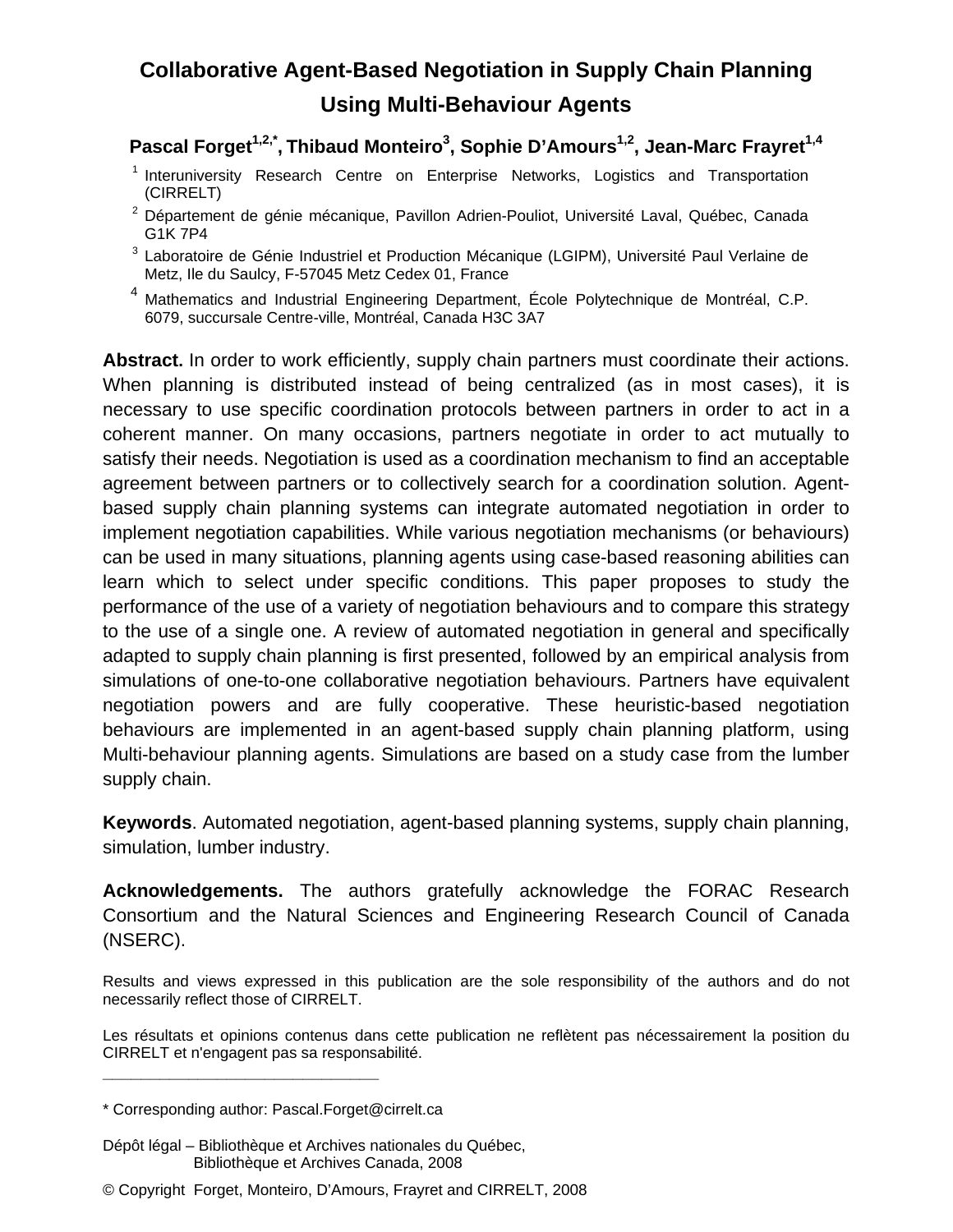#### **1 Introduction**

Collaborative supply chain members must interact in order to satisfy customer needs. These interactions can take various forms, such as information exchanges or requests for actions to be performed, or more advanced forms like cooperation and coordination (managing their interdependencies). In a context such as supply chain production planning level, a certain degree of cooperation is needed in order to serve a common goal: delivering products to customers. Supply chain members that neglect cooperation do not take into account the constraints and preferences of others and risk reducing the level of service of the supply chain. Coordination is used to structure information exchanges between members in order to manage their interdependencies. It can be third-party directed (or centralized), downstream directed (from customers to initial suppliers), upstream directed (from initial suppliers to customers) or use mutual adjustment (see Frayret et al. 2004 for a complete classification). These coordination mechanisms specify the way information is transmitted between members to foster the emergence of a coherent behaviour.

In terms of mutual adjustment, various forms of mechanisms can be deployed, such as a feedback-loop (a downstream coordination followed by an upstream coordination) or joint production plan establishment. Another way is to permit direct negotiation between members to find an acceptable solution. This paper presents different negotiation protocols to coordinate collaborative production activities between two supply chain members. They can negotiate together the quantities and delivery dates of products, based on their production constraints, in order to coordinate their plans and deliver on time products to the customers.

The definition of negotiation is variable depending on the author. It can be broadly defined as a discussion between two or more parties with the intent of reaching an agreement (Kersten, 2003) or viewed as a distributed search through a space of potential agreements (Jennings et al. 2001). Others have proposed more specific definitions. For example, Nawa (2006) defined it as an attempt to coordinate the interaction of two or more parties with heterogeneous, possibly conflicting preferences, which search for a compromise that is satisfactory and mutually beneficial to all participants. Bichler et al. (2003) concluded that negotiation is an iterative communication and decision-making process between two or more parties who cannot achieve their objectives through unilateral actions; exchange information comprising offers, counter-offers and arguments; deal with interdependent tasks; and search for a consensus which is a compromise decision. Whatever the definition, it seems that the basic competencies of a negotiator should permit him to propose an offer and respond to proposals.

The development of agent-based planning systems for supply chains has presented opportunities to develop automated negotiation mechanisms to support human negotiations and maybe, in very specific context, replace human negotiations. The distributed nature of agent-based systems makes it easier to represent negotiators as autonomous agents using their own decision-making model. Even if current automated negotiation models are still primitive when compared to complex human decision making, basics aspects of negotiation are similar, like the importance of time, private or local information and the importance of adapting strategies (Nawa, 2006).

Negotiations occur in many supply chain decision processes, for example, channel negotiations in marketing, management–labour negotiations, transfer price negotiations, coalition formation negotiations, profit sharing negotiations and production planning negotiation. The literature furnishes a variety of approaches to optimize the negotiation mechanisms, from a local perspective or a collective perspective, suggesting a number of automated negotiation possibilities for supply chain. A negotiator will act differently with a competitor or with a member of its own organization. Typically, its behaviour is expected to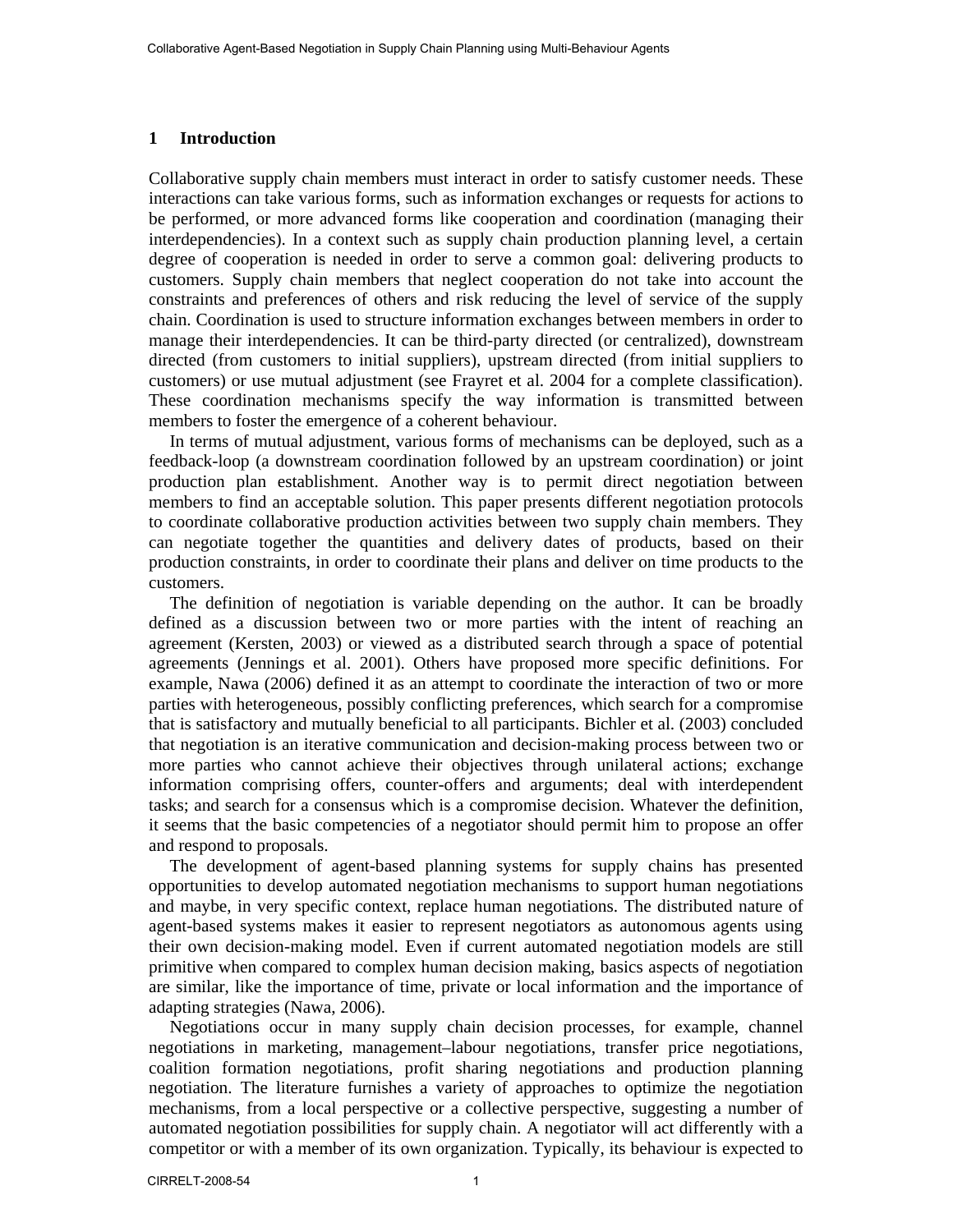be more selfish in the first case and more altruistic in the second. Moreover, different negotiation mechanisms can be used in a specific situation, each driving the decision process toward different outcomes. As well, with the same negotiation partner, many negotiation behaviours can be used and can show very different outcomes depending on the environmental conditions. Given this variety of possibilities, there is no universally best approach for automated negotiation that will outperform others in every situation (Jennings et al. 2001). This raises the need for autonomous agents to be capable of adapting their negotiation behaviours following the changes in the environment.

The objective of the paper is to present results from the simulation of different negotiation behaviours under specific situations, using multi-behaviour agents who have the ability to choose the best negotiation behaviour for each situation. This paper is organised as follows: in Section 2, a general literature review is provided on automated negotiation, which characterizes the negotiation environment and reviews different negotiation methods. Section 3 presents a specific review on supply chain automated negotiations, distinguishing contributions addressing contract negotiations and production planning negotiations. Section 4 describes the application context of this study, including a description of the agent-based planning platform used for simulations, the multi-behaviour agent model and the forest industry study case. Parameters and negotiation behaviours used for simulation purposes are presented in Section 5, with an analysis of the preliminary results. A conclusion is presented in Section 6.

## **2 Automated Negotiation**

The automation of negotiation promises multiple advantages, such as increased efficiency and fast agreement emergence, especially for common and repetitive situations. This section is meant to give an overview of the main characteristics of automated negotiations, decision mechanisms that can be followed by negotiation agents and negotiation methodology developments.

# *2.1 Negotiation characteristics*

There are various forms of automated negotiations, depending on the situation the negotiation partners are involved in. *Collaboration level*, *number of participants*, *number of issues*, *decision sequence* and use of the *learning ability* are all characteristics that require different automated negotiation designs.

The *collaboration level* is the degree of interest in partners' performance. A low collaboration level indicates a self-interested agent that makes decisions following mostly local goals. At the opposite end of the scale, a high collaborative level is an altruistic agent that puts the partner's goal (or societal goals) before its own. Between these two extremes, there are agents that show a balance between egotistic and altruistic behaviours. Instead of dividing the collaboration level into three class (self-interested, altruistic and balanced), it can be seen as a continuum of balance between both extremes. For long-term relationships, such as in supply chains, it can be profitable to take a part of partners' needs into account in order to build a strong collaboration, even if partners do not belong to the same company (i.e. Xue et al., 2007; Homburg and Schneeweiss, 2000; Fink, 2004; Jiao et al., 2006; Dudek and Statdler, 2005; Ito and Salleh, 2000; Nagarajan and Sosic, 2008; Kraus, 1997). At the other end of the continuum, pure self-interested negotiating agents are very common in the literature (i.e. Nawa, 2006, Binmore and Vulkan, 1999, Oliviera, 2001; Arunachalam and Sadeh, 2005), especially in game-theory approaches. Opponents use the best strategy for themselves, which cannot be explicitly imposed from outside and try to get the maximum from the negotiation. Some authors have analyzed the performance of changing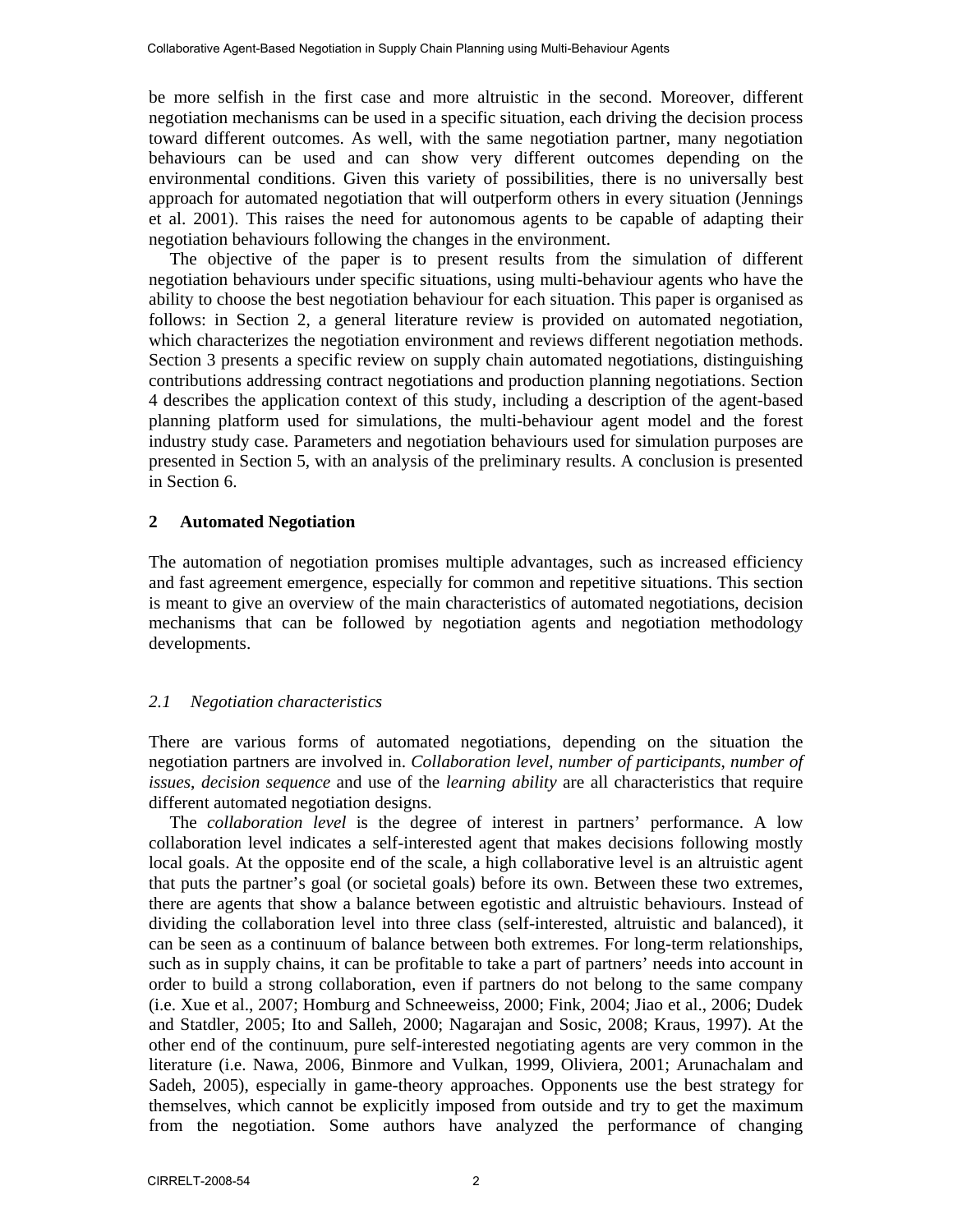opportunistic strategies when facing changes in the environment (Klein et al., 2003; Matos et al., 1998).

A major impact on the way negotiations are performed is the *number of participants* involved. The most common negotiation found in the literature (and in the real-world context) is one-to-one negotiation, where an agent negotiates with only one other agent. It is basically characterized by a sequence of propositions and counter-propositions, where each negotiator is free to use its own strategy to build his next offer. The other situation is the one-to-many negotiation, where an agent negotiates with many agents at the same time. It is the standard form of auctions and more details will be presented in the following section. The Contract Net Protocol is a well-known example, where an agent sends a demand to multiple agents, and then receives offers and makes a choice. Sandholm and Lesser (1995) extended the Contract Net Protocol for decentralized task allocation in a distributed network for vehicle routing. The negotiation follows an announce-bid-award cycle and is done in real-time; in that immediately upon award of a contract, the exchange of goods is made. Beam and Segev (1997) present a state-of-the-art review on electronic marketplace, a common form of one-to-many negotiation. Many-to-many negotiation is another form but is rarely discussed in the literature. This occurs when more than two agents negotiate together to find a compromise acceptable for all of them (Lomuscio et al. 2003; Kraus and Wilkenfeld, 1991; Oliveira and Rocha, 2001, Dworman and Kimbrough, 1995).

Negotiation can be characterized by the *number of issues* (also called objects) negotiated. The simpler form is single-issue negotiation, where only one issue is discussed, which is generally the price. More complex forms include multiple issues that need to be added and compared in order to accept or refuse the offer. Participants usually use a utility function to evaluate an offer with single or multiple issues. In multiple issues, the value that each agent puts on a specific issue can be objective (such as the price) or subjective (level of service, quality, etc.) and vary from one agent to the other. While price seems to be the most common issue, others exist, depending on the domain. It can be quantity, delivery time, quality, warranty, etc. Monteiro et al. (2004) presented a multi-criteria negotiation based on cost, quantity and delay for a distributed control of a client/provider relationship. In fact, it can be anything that presents a value for one participant.

The *decision sequence* across the supply chain influences how the negotiation will be managed. If an agent possesses enough information to respond to a negotiation proposal, it can make a decision locally and respond quickly to its client. But if it needs to check with its own supplier before making any counter-proposal (or initiating a new negotiation round with its supplier), there is a decision sequence that must be followed and directly influences the negotiation time. That is the case particularly in make-to-order supply chain where each change in products orders (in term of quantity or dates) must be verified with suppliers before committing to clients. Subsequently, these suppliers may need to contact their own suppliers to change plans. The negotiation initially started cannot be completed until all partners have mutually agreed to meet each supply needs.

Some authors classify automated negotiation on the basis of the *learning ability* of the agents. Non-learning agents are initially created with their complete set of protocols and strategies, relying on a detailed set of instructions for each possible situation. Learning agents have the ability to acquire experience from previous negotiations. Learning becomes interesting when information is incomplete about partners and when the environment cannot be fully expressed. In such scenarios, the ability to learn allows agents to improve their strategies as they interact with their opponents in order to adapt to different scenarios (Nawa, 2006). In particular, it is important for the negotiating agents to be able to adapt their strategies to deal with changing opponents, topics, concerns and user preferences (Gerding, 2000). The machine learning domain presents multiple techniques to implement learning abilities in automated negotiation and the reader is referred to Mitchell (1997) for a detailed review.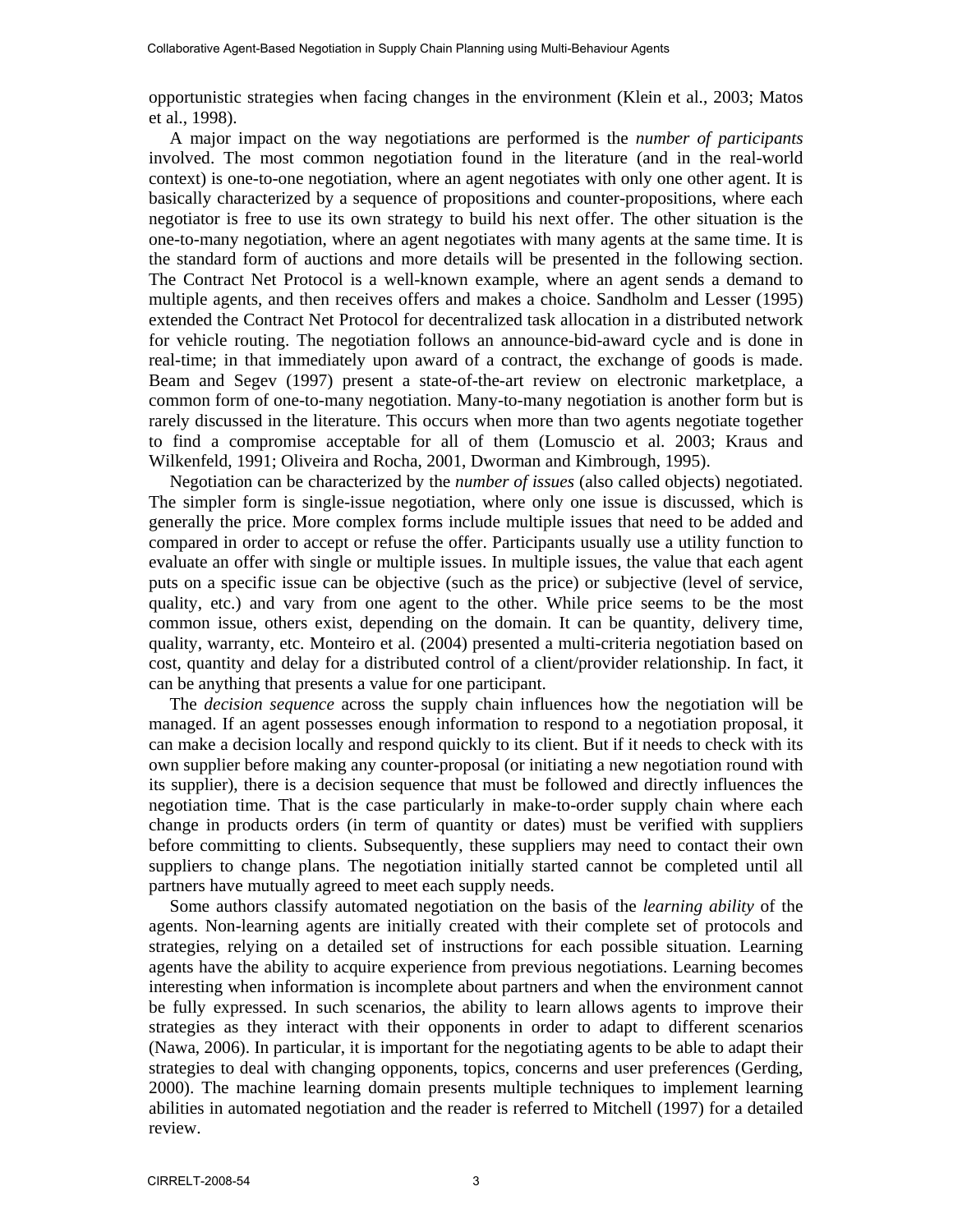# *2.2 Decision mechanisms*

While contextual characteristics of negotiation are important for designing automated negotiation, the way in which negotiation agents process information and make their decisions is also of primary importance. Four decision mechanisms for automated negotiations are presented here: game-theoretic negotiation, heuristics-based negotiation, argumentation-based negotiation and auctions.

# 2.2.1. Game theoretic negotiation

Game theory has its root in economics. It studies interactions between self-interested agents. The objective of game theory is to determine the best (most rational) decision an agent can make, using mathematical modelling. In order to do so, the agent must take into account the decisions that other agents can make and must assume that they will act rationally as well. A solution in game theory is generally found when agents' strategies are in equilibrium: an agent's strategy is the best response to the other's strategies. Tools from game theory can help managers understand and predict the outcome of a negotiation and then help them make strategic decisions in complex supply chain systems (Nagarajan and Sosic, 2008).

Game theory can be divided into two main approaches. Non-cooperative game theory is strategy oriented, meaning it studies what players will do in a specific context in order to win over their opponent. Cachon and Netessine (2004) presented a state-of-the-art survey on non-cooperative game theory techniques applied to supply chain management. In contrast, cooperative game theory studies how players can cooperate to reach a win-win situation when the global gains are higher with cooperation than without. Forming sustainable coalition and sharing profit among partners are two important topics of cooperative game theory and are presented in detail in Nagarajan and Sosic (2008).

A frequently mentioned drawback of game theoretic approaches is the perfect rationality assumption. In order to select the best strategy, the agent must know the entire environment as well as the opponent's knowledge. Otherwise, it is not possible for the agent to estimate the most rational choice. In principle, once each agent has the necessary data from its opponent, there is no need for any simulation of the negotiation process, because game theory provides a prediction of the outcome that would follow the use of the optimal strategies that can be employed immediately (Binmore and Vulkan, 1999). In other words, decisions are made a priori, presuming other agent's behaviours. Unfortunately, in realworld business situations, opponents have private information hidden from their supply chain partners. In distributed supply chain planning, this translates into private planning decision models and information on capacity utilization, manufacturing capabilities, customer demand, etc. In order to overcome this problem, negotiation models based on game theory use approximations in practice, assuming bounded rationality instead of perfect rationality. Despite this limitation, game theory remains an ideal tool for automated negotiation when it is possible to characterize possible strategies and preferences of participants. Kraus and Wilkenfeld (1991) and Binmore and Vulkan (1999) presented game theory applications in automated agent negotiation. Axelrod (1981) studies the conditions under which cooperation can emerge from egotistic agents. His work is formulated using an iterated Prisoner's Dilemma, where agents have a long-term incentive to collaborate, but a short-term advantage to defect.

# 2.2.2. Argumentation-based negotiation

In the negotiation approaches presented previously, agents cannot justify to their partner why they refuse an offer or what part of the offer was problematic. Counter-proposals do not include the explanations of the changes and considerably limit the potential of negotiation. The idea behind argumentation-based negotiations is precisely to give this additional information to agents, helping the negotiation process by identifying part of the negotiation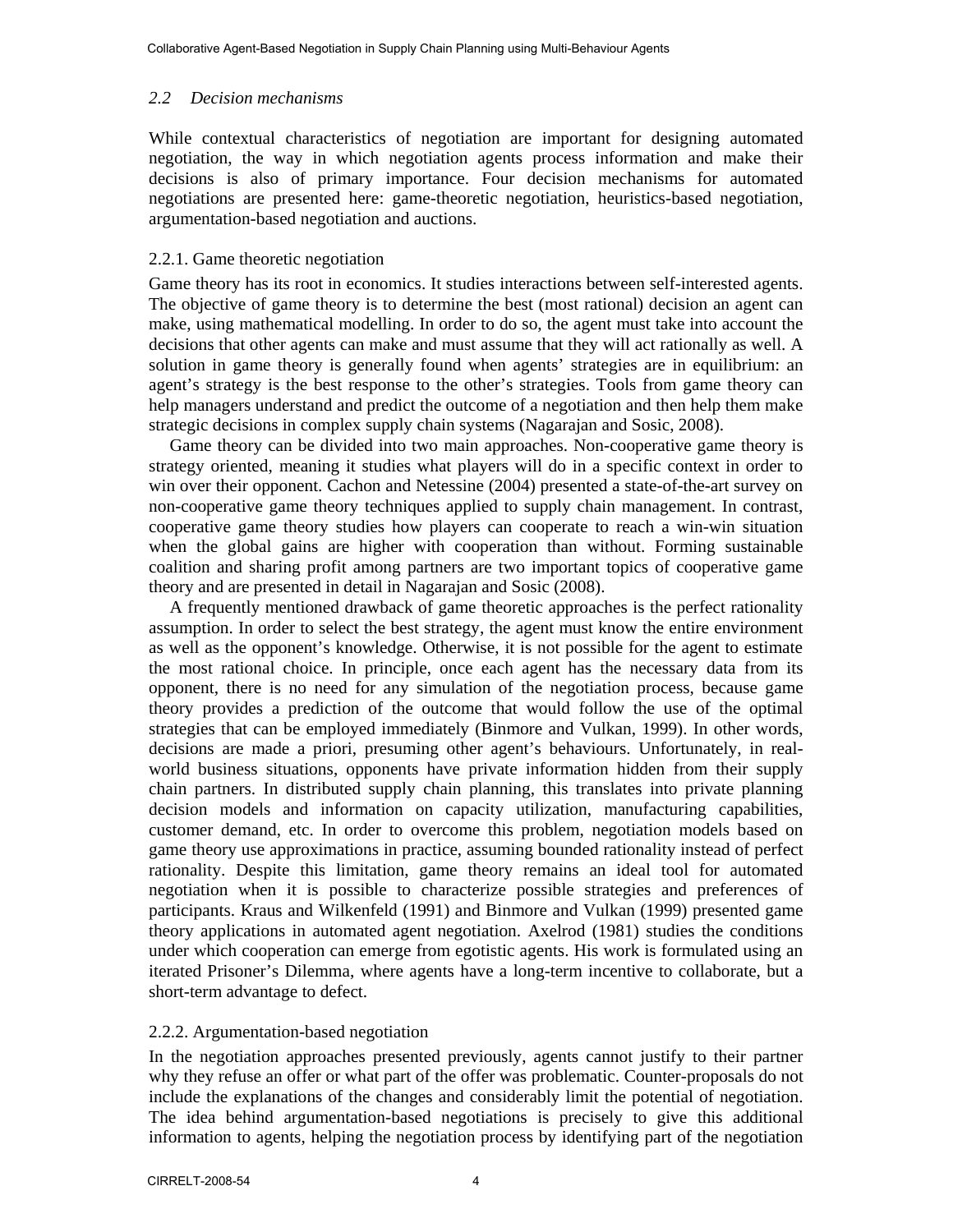space that does not need to be explored. The basic form of argumentation is the critique, in the form of new information about the rejection of a proposal. Two types of critiques can be identified, which are the suggestion of a constraint on the negotiation space and the indication of the refusal of a particular part of a proposal (instead of the whole proposal). Jennings et al. (2001) pushed forward the concept by proposing the persuasion in automated negotiation. This can take the form of a justification about why the partner should accept a proposal. This can increase the negotiation space by adding an area that was not used before. By revealing new information, the partner can be persuaded that a certain proposal is better than it thought. Threats and rewards, such as used in human argumentation, can also be used by agents to accept a proposal. An example of a threat would be to withdraw all orders if the last proposal is not accepted. A reward could be a bonus offered if an order can be delivered at a specific time. The agent must be able to calculate the value of the argument itself and the credibility of the agent giving the argument. Different authors have presented applications of argumentation-based negotiation models (Buttner, 2006; Atkinson et al., 2005; Capobianco et al., 2005).

## 2.2.3. Auctions

Negotiation and auctions have traditionally been considered as different classes, with specific characteristics and applications. Traditional auction can be seen as a bidding process over a single issue with rules of action, that can be *single sided*, like the ascending-bid auction (English auction), the descending-bid auction (Dutch auction), the first-price and the second-price sealed-bid auction (Vickrey auction), or *double sided*, such as stock exchange mechanisms (see Bichler et al. 2002 for details). Today, new kinds of auction protocols using new technologies can be applied to various sorts of negotiation situations. The definition of auction includes advanced bidding procedures that blur the distinction between auction and negotiation. On-line auctions can be seen as a hybrid of traditional auction and negotiation, where bidding is over multiple and various objects, using utility as a measure of preference instead of price. Neumann et al. (2003) presented a review of six auctionnegotiation commercial and academic systems, including eBay, LiveExchange, AuctionBot, GNP, AMTRAS and eAuctionHouse. These systems are compared according to various characteristics, including the negotiation set-up, the offer specification, the submission, the offer analysis, the matching, the allocation, the acceptance and the information transparency.

### 2.2.4. Heuristic-based negotiation

A way to overcome the game theory limitations described previously is to use heuristic methods. Heuristic-based negotiation is based on search strategies where the objective, instead of finding the optimal solution, is to find a good solution in a reasonable time. Multiple approaches can be used, depending on the search strategy deployed. Agents do not need to be perfectly rational and information can be kept private. Basically, the space of possible agreements is represented by contracts having different values for each issue. Using its own utility function, an agent must compute the value of each contract. Proposals and counter-proposals are exchanged over the different contracts and search terminates either when the time limit has been reached or when a mutually acceptable solution has been found. Kraus (1997) presented a review of applications of heuristics to negotiations and pointed out where it represents an advantage over other approaches. Klein et al. (2003) worked on a simulated annealing based approach for negotiation of multi-interdependent issues in contracts. Rahwan et al. (2007) have worked on defining a method for designing heuristics-based negotiation strategies for negotiation agents, by analyzing the environment and the agent capabilities. They illustrate their methodology by using strategies from the Trading Agent Competition (TAC). The negotiation protocol presented in this paper is heuristics-based. A global objective (in this case, customer satisfaction) is followed and in a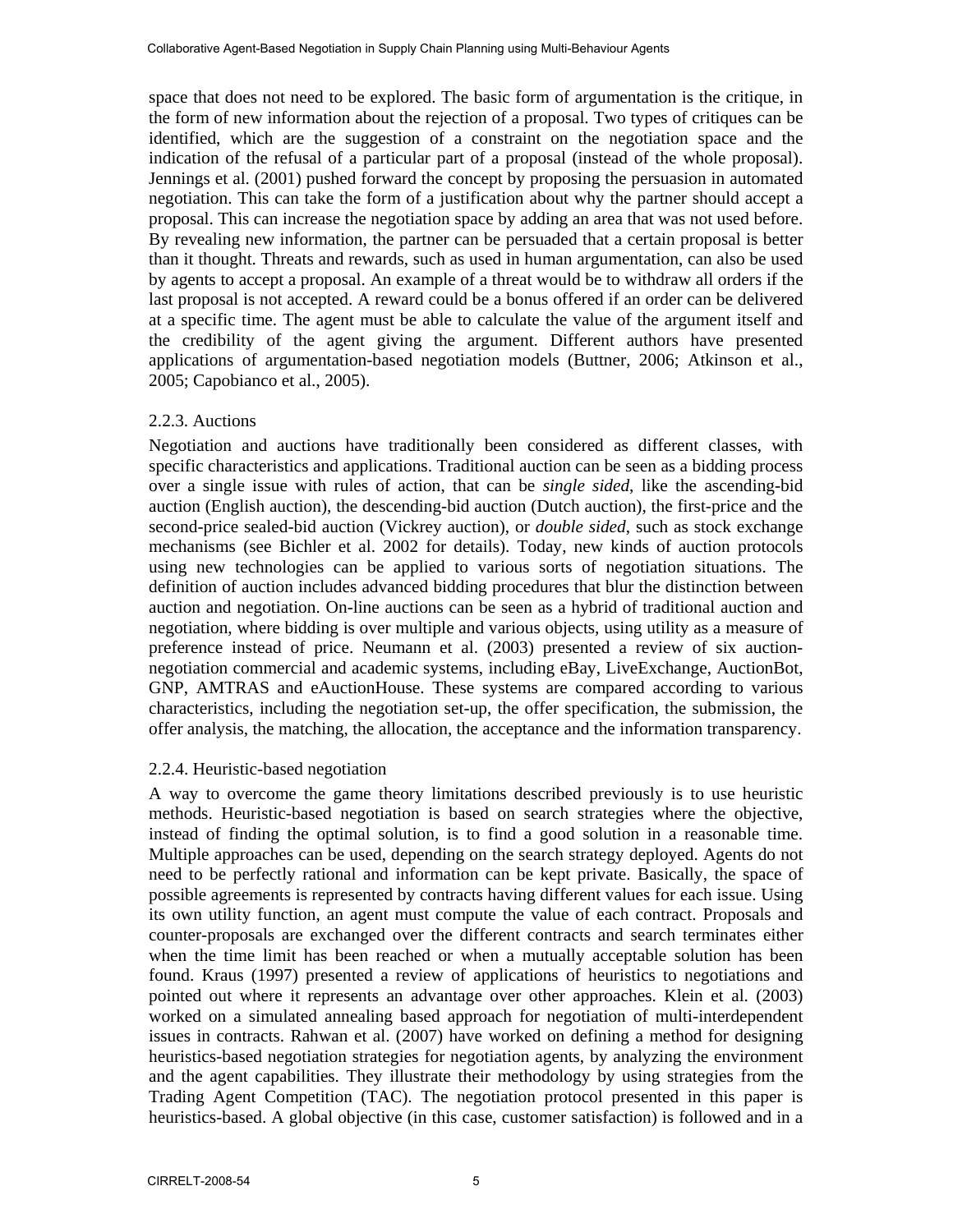limited period of time, supply chain members search locally for a better arrangement, without looking for the "best" production plan possible.

## **3 Automated Negotiation in Supply Chain Planning**

The last decade has been rich in the development of applications of automated negotiation capabilities to supply chains, based on the characteristics and the decision mechanisms presented previously. In all the available research, many authors have covered what can be considered *contract negotiations*. They regard various issues such as contract selection (Jiao et al., 2006), profit sharing (Nagarajan and Sosic, 2008; Cachon and Lariviere, 2005), price agreement (Homburg and Schneeweiss, 2000), coalition formation (Oliveira and Rocha, 2001; Nagarajan and Bassok, 2002; Sandholm, 2000) and service procurement (Sierra et al., 1997). This paper is particularly interested in *production operation planning negotiations* between supply chain partners. This is mainly about negotiating quantities and delivery dates to build coherent production plans between partners. Although this review is far from being exhaustive, it gives an idea of the richness of the work that has been published.

While contract negotiations focus on defining terms of contracts, production planning issues can require supply chain partners to negotiate to modify plans. Various authors have presented approaches to handle negotiation over production schedules. Fink (2004) developed a negotiation approach for the coordination of production schedules between two planning agents. Taking asymmetric information and opportunistic behaviour into account, a mediator generates candidate schedules, which are accepted or rejected by the agents according to local goals. This approach enables the definition of negotiation rules to be verified by the mediator, forcing both agents to behave in a cooperative manner. Similarly, Dudek and Stadtler (2005) proposed a non-hierarchical, collaborative negotiation-based scheme to synchronize operation plans between two independent supply chain partners linked by material flows. Their approach allows the partners to adjust iteratively supply need quantities and dates in order to find mutually acceptable solutions. Although this approach is explicitly collaborative, it can also be applied by self-interested, opportunistic agents. Simulations suggested that the scheme closely approaches optimal results as obtained by central coordination. Also, Ertogral and Wu (2000) proposed an auction-based approach to coordinate production plans between negotiating agents from a supply chain. The approach is applied to the multi-level multi-item capacitated lot sizing problem (MLCLSP). Applied to the construction supply chain, Xue et al. (2007) proposed an agent-based collaborative negotiation platform to improve effectiveness and efficiency in planning activities between decision-makers.

Another important aspect in production planning is procurement from suppliers. When multiple suppliers are available in the supply chain, the planning agent must select the best ones according to the situation and its local constraints. This can be carried-out through negotiation-based auction approaches such as MAGNET (Collins et al., 2002). They proposed an agent-based negotiation system, where self-interested agents negotiate with suppliers to coordinate tasks constrained by temporal and capacity considerations. Khouider et al. (2008) developed negotiation models to select suppliers based on mathematical modelling, using local production constraints and transportation constraints. The models are incorporated in an agent-based system where each decision centre is represented by a selfinterested agent programmed to adopt win-win behaviour. In addition to proposing the negotiation system, they simulated how simultaneous negotiations can be managed to minimize the opportunity loss. Chen et al. (1999) presented negotiation-based framework for supply chain management where functional agents (a production planning agent) can use one-to-one negotiation and auction protocols to select suppliers and then, schedule production. In a similar context, for replenishment of parts and materials, Ito and Salleh (2000) proposed a blackboard-based negotiation using open tender. Using this approach,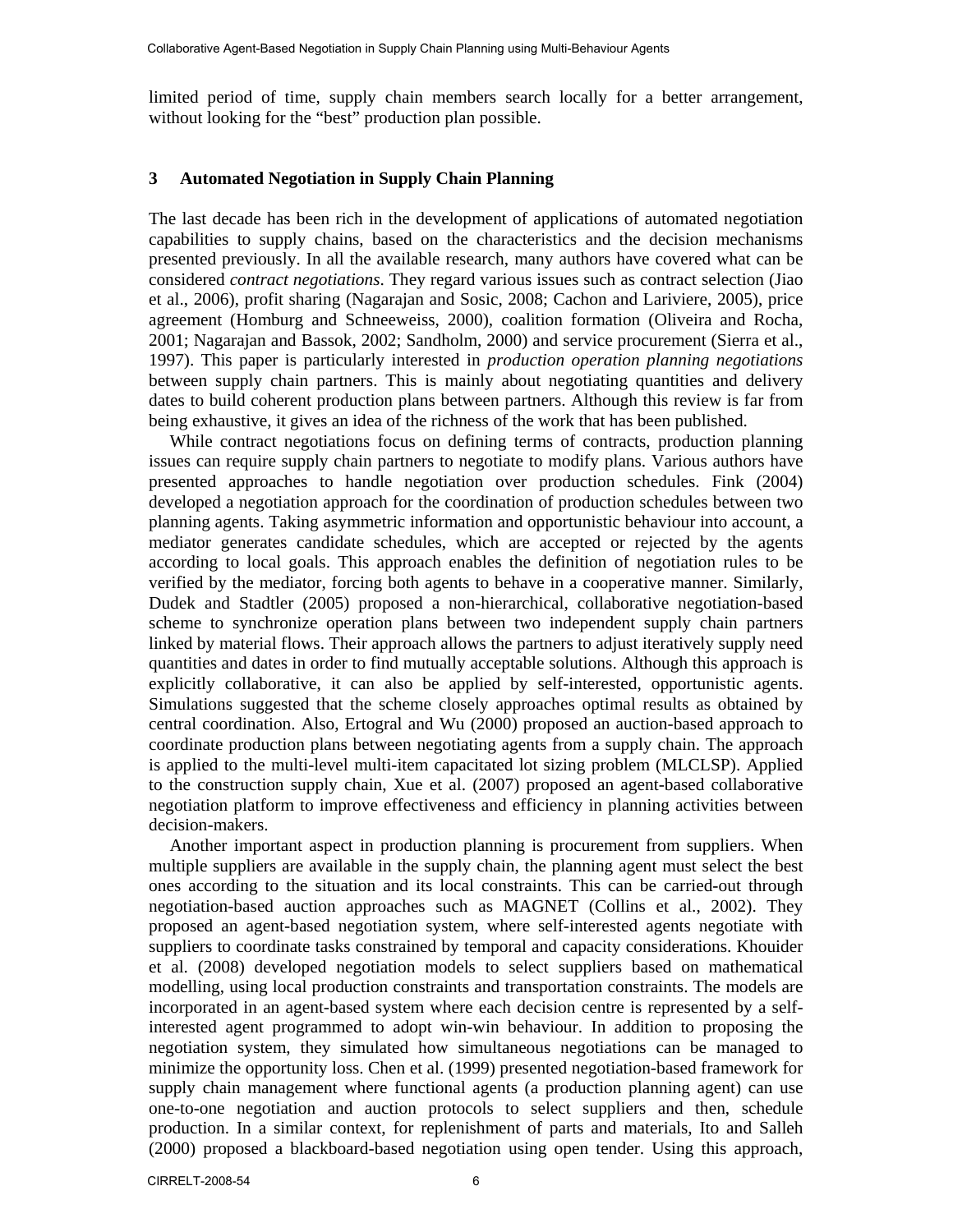candidate suppliers compete with one another in an open environment and the most appropriate candidate is selected as a result of open competition.

Figure 1 presents a positioning of different applications regarding the characteristics of automated negotiation discussed in this section, comparing the cooperation level continuum (from pure adversarial to pure collaborative) and the number of participants (one-to-one, one-to-many and many-to-many). Table 1 resumes agent-based supply chain negotiation contributions presented in this section.



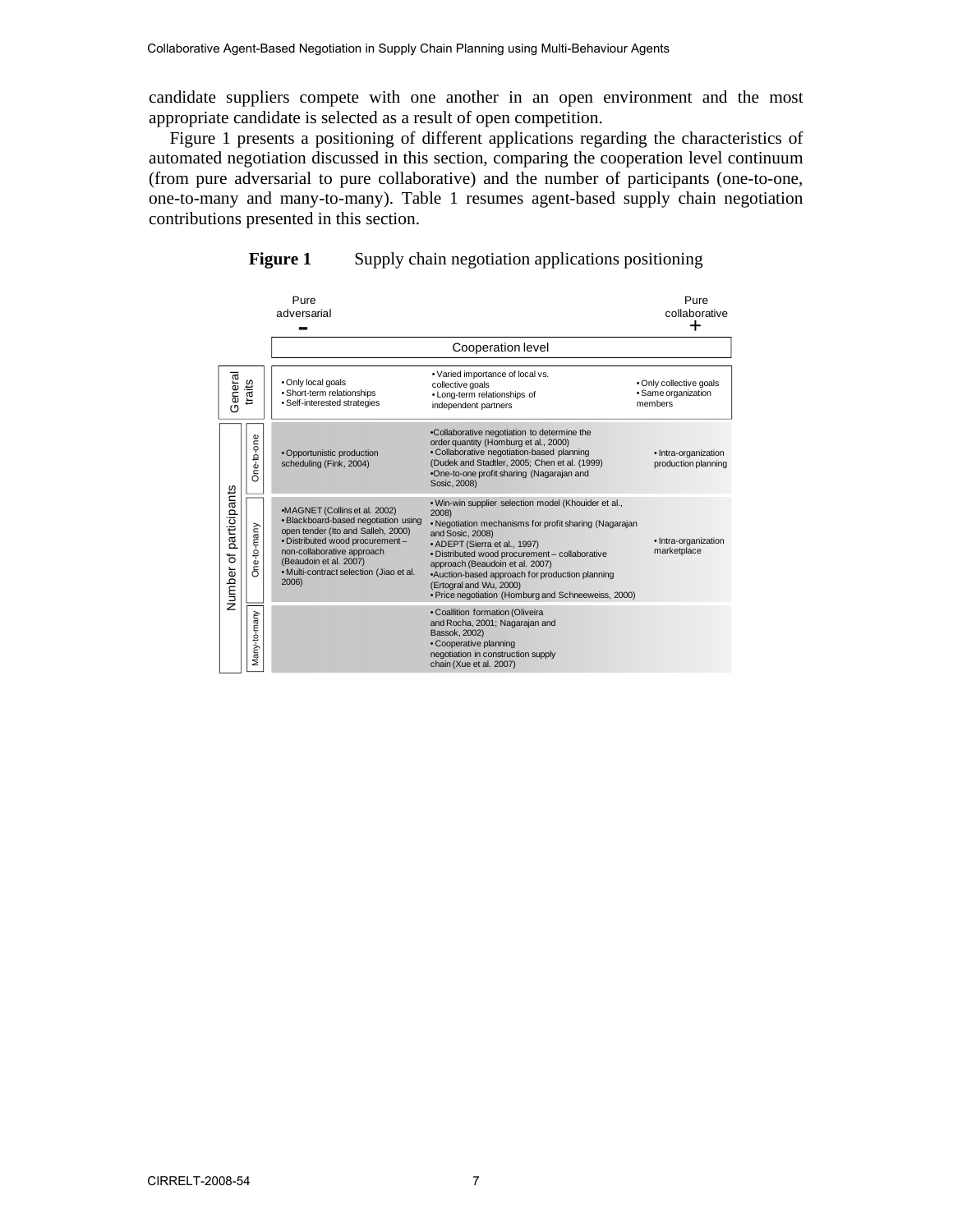| <b>Application</b>                          | <b>References</b>                     | <b>Contributions</b>                                                                                                                         |  |
|---------------------------------------------|---------------------------------------|----------------------------------------------------------------------------------------------------------------------------------------------|--|
| Contract                                    | Jiao et al. (2006)                    | Multi-contract negotiation system for contract<br>selection on a global supply chain view                                                    |  |
|                                             | Nagarajan and<br>Sosic (2008)         | Negotiation mechanisms for profit sharing between<br>a client and multiple suppliers                                                         |  |
|                                             | Cachon and<br>Lariviere (2005)        | Revenue sharing contract negotiations in supply<br>chains                                                                                    |  |
|                                             | Homburg et<br>Schneeweiss<br>(2000)   | Automated negotiation structure to find maximum<br>order quantity for a fixed price                                                          |  |
|                                             | Oliveira and<br>Rocha (2001)          | Negotiation protocol to include individual<br>companies in a virtual organization                                                            |  |
|                                             | Nagarajan and<br><b>Bassok</b> (2002) | Study of the impacts of negotiation power on<br>preferences for joint coalition or to stay independent                                       |  |
|                                             | Beaudoin et al.<br>(2007)             | Comparison of multi-firm negotiation approaches<br>for distributed wood procurement planning                                                 |  |
|                                             | Sierra et al.<br>(1997)               | ADEPT project uses agents to negotiate price,<br>deadline and quality for network services                                                   |  |
| Production<br>planning<br>and<br>scheduling | Fink (2004)                           | Negotiation approach for the coordination of<br>production schedules between two planning agents                                             |  |
|                                             | Dudek and<br>Stadtler (2005)          | Non-hierarchical, collaborative negotiation-based<br>scheme to synchronize production plans between<br>two independent supply chain partners |  |
|                                             | Ertogral and Wu<br>(2000)             | Auction-based approach for planning production<br>between supply chain partners                                                              |  |
|                                             | Chen et al.<br>(1999)                 | Negotiation-based framework for supply chain using<br>one-to-one negotiation protocols to schedule<br>production between two partners        |  |
|                                             | Xue et al. (2007)                     | Agent-based negotiation platform for cooperative<br>planning in construction supply chain                                                    |  |
| Supplier<br>selection                       | Collins et al.<br>(2002)              | MAGNET is an agent-based negotiation system for<br>coordination with suppliers, using temporal and<br>capacity constraints                   |  |
|                                             | Khouider et al.<br>(2008)             | Negotiation models to select appropriate suppliers,<br>based on local and transportation constraints                                         |  |
|                                             | Chen et al.<br>(1999)                 | Negotiation-based framework using an auction<br>protocol to select appropriate suppliers                                                     |  |
|                                             | Ito and Salleh<br>(2000)              | Blackboard-based negotiation using open tender to<br>find appropriate candidate supplier                                                     |  |

**Table 1** Agent-based supply chain negotiation contributions

The number of emerging approaches for negotiation has raised the need to compare them in order to study which is prevalent in different situations. Beaudoin et al. (2007) compared different planning and coordination approaches for procurement planning, using negotiation in a supply chain environment. They studied the wood procurement problem in the Canadian forest industry, where different mills share procurement areas and must negotiate different issues, such as volume division, procurement activity timing and transaction prices. Through simulation, they compared the profitability levels of four negotiation-based procurement planning approaches. A web-based multi-agent simulation platform was developed in 2003 for the first Supply Chain Management Trading Agent Competition (TAC-SCM). For a specific supply chain problem (the assembly of PCs), self-interested agents must effectively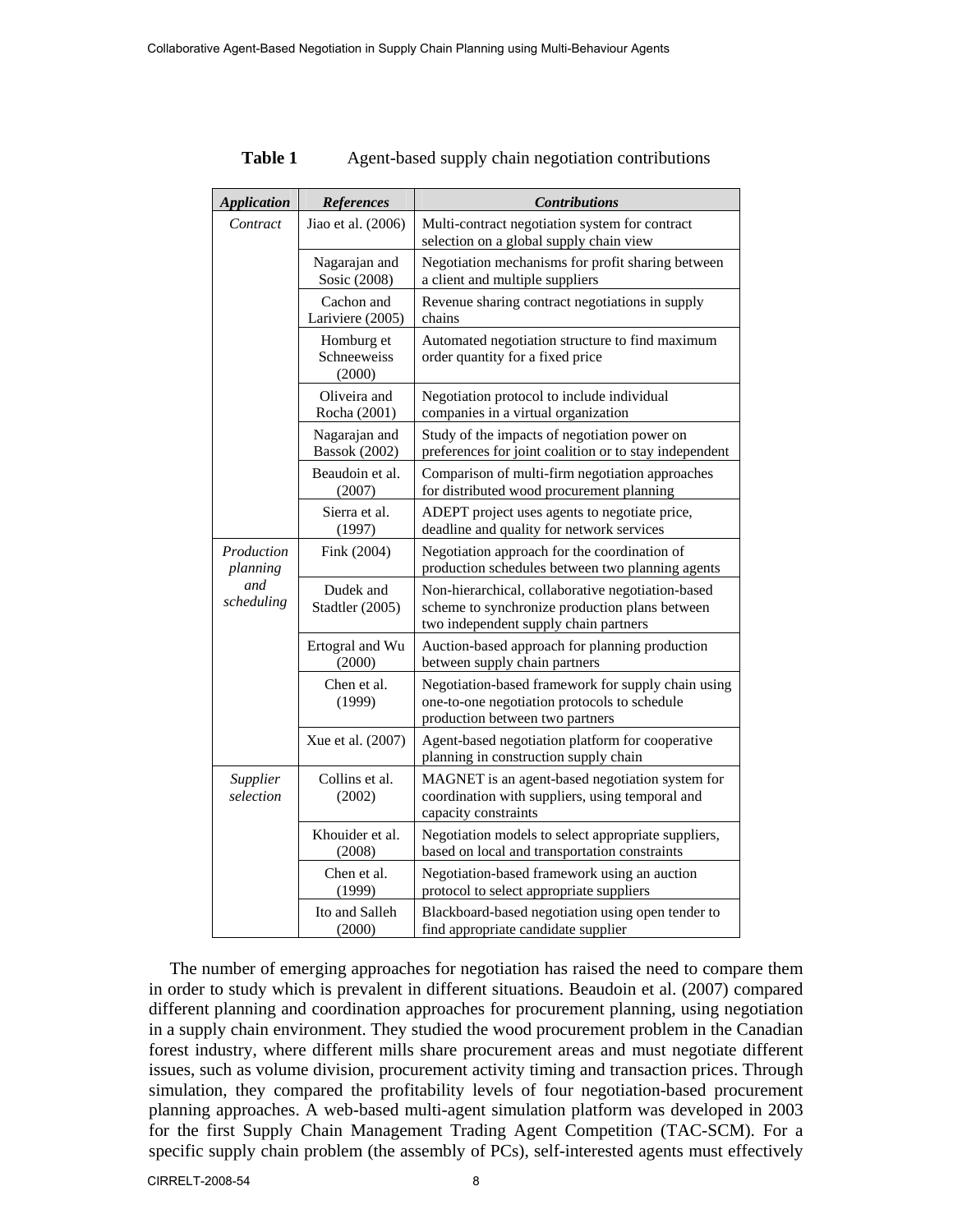coordinate their sourcing, procurement, production, and customer bidding decisions. Arunachalam and Sadeh (2005) presented a review of different agent strategies used during the competition and discuss how this kind of competition-based research can be useful.

Confronted with the vast possibility of negotiation approaches, different authors have proposed agents that can adapt their behaviour according to the situation. Krovi et al. (1999) examined the impact of several negotiation variables on agent behaviours as well as the outcome of the negotiation through simulation of the agents and the environment. Their simulation model helped them identify the best strategy to use depending on time constraints and information availability. Similarly, Matos et al. (1998) presented an empirical study on the adaption of different negotiation strategies in different environments between a buyer and a seller, depending on the time and resources available. On a service management application, Faratin (2000) compared different negotiation mechanisms. He developed a meta-level deliberation mechanism that helped negotiation agents make a choice about which one to use for different environments.

This paper follows the same logic of comparing various negotiation approaches, but applied to the lumber supply chain context. Based on external demand and supply characteristics (instead of opponent characteristics), negotiation agents use simulation capabilities to learn when to use different negotiation behaviours. The deliberation mechanism uses a case-based reasoning approach, where agents apply what gave good results during simulations. By adapting negotiation behaviours to their environment, these agents look at improving negotiation results and ultimately, increasing the supply chain performance.

#### **4 Application context**

#### *4.1 An agent-based planning platform for the lumber industry*

The experimental results presented in this paper are based on agent-based simulations of the lumber supply chain. To this end, an Internet-based planning platform built on an agentbased architecture for advanced planning and scheduling (Frayret et al., 2007) has been used. The objective of this platform is to propose a new approach for planning the lumber supply chain. It allows the different production centres to independently react to changes and plan production, while maintaining feasibility and coordination with partners. By distributing planning decisions among specialized planning agents, the platform aims to increase supply chain reactivity and performance. The platform can also be used for simulation purposes in order to allow supply chain designers or production managers to simulate different scenarios, such as adding a new partner, building a new plant, moving production resources to another plant or changing the decoupling point position, adding new machinery, etc. In this paper, simulation is used in order to study the impact of using different negotiation behaviours between planning agents.

This agent-based architecture is based on the functional division of planning domains. Figure 2 presents an example of a simple supply chain, where planning responsibilities are divided among specialized production planning agents (sawing agent, drying agent and finishing agent), a source agent, a deliver agent and a warehouse agent. Each of these agents is responsible for supporting the planning of its production operations. The suppliers and customers are represented as agents or human planners, depending on the degree of simulation required. The implementation of the experimental platform was carried out with the collaboration of a consortium of Canadian lumber companies.

In the supply chain configuration illustrated in Figure 2, agents' planning problems are radically different, both in terms of production philosophy and constraints. Different planning algorithms have been developed to resolve the three sub-problems of operation planning and scheduling, taking advantage of some of the specificities of the overall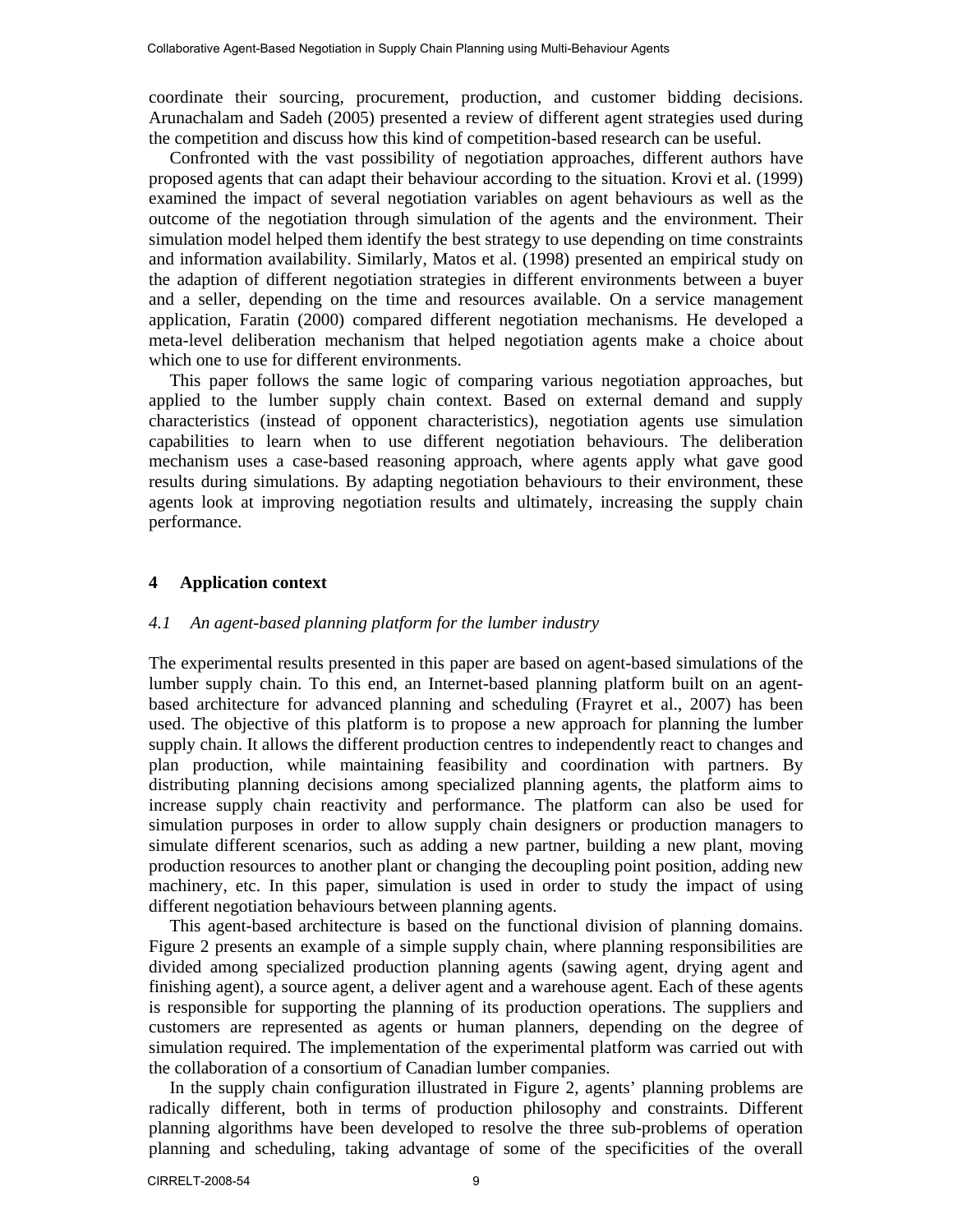planning context. The overall objective in the three models is to minimize lateness of delivery to the final customer. The sawing agent uses a mixed integer linear programming model (MIP) solved with ILOG CPLEX. It is designed to identify the right mix of log types and cutting patterns to use during each shift in order to control the output of the overall divergent production process. For the drying problem, a constraint programming approach was designed as an anytime algorithm, solved using ILOG SOLVER. Finally, a MIP model was designed to address this finishing planning problem and is resolved using ILOG CPLEX. Details on the different models can be found in Gaudreault et al. (2008).

**Figure 2** A supply chain configuration example from the FORAC planning platform



Because each agent is responsible for monitoring locally specific environmental parameters, if a change occurs in supply chain operations, any agent can initiate a replanning process and even involve other agents by sending a revised demand or supply plan. For example, such a form of collaboration can be triggered by an agent who needs products to fulfill inventory, has lost production or has received a new order. Because agents are collectively responsible for planning supply chain operations, agent's environments also include all messages received from other agents specifying a new or modified requirement plan, a new or modified replenishment plan, a contingency situation, or a high priority requirement process.

### *4.2 Multi-behaviour agent model*

The multi-behaviour agent (Forget et al., 2008a) has been designed to give agents alternative behaviours to face different situations more efficiently. While mono-behaviour agents construct plans using the same planning behaviour continuously, multi-behaviour agents can learn which planning behaviours to adopt in many different situations, depending on the environment. The multi-behaviour agents used within the context of this paper is reactive. In other words, it presents three basic behaviour categories, inspired by the coordination mechanisms found in the literature (Shen et al., 2001; Frayret et al., 2004; Moyaux et al., 2006, Schneeweiss, 2003). They are identified as *Direct Reaction*, *Reaction with Anticipation* and *Negotiation*. When facing a change in its environment, the agent must decide which planning behaviour it should adopt using different selection criteria, such as available time to make a decision, chance of success of a particular task flow and source of the perturbation. The multi-behaviour agent uses a reactive rule-based reasoning approach where it learns through simulations which planning behaviour offers the best performance for various situations.

*Direct reaction* behaviours are simple sequences of planning tasks (or planning task flows) which use only local information with no feedback loop. Simulations have been made previously (Forget et al., 2008b) in order to test the impact of using multiple direct reaction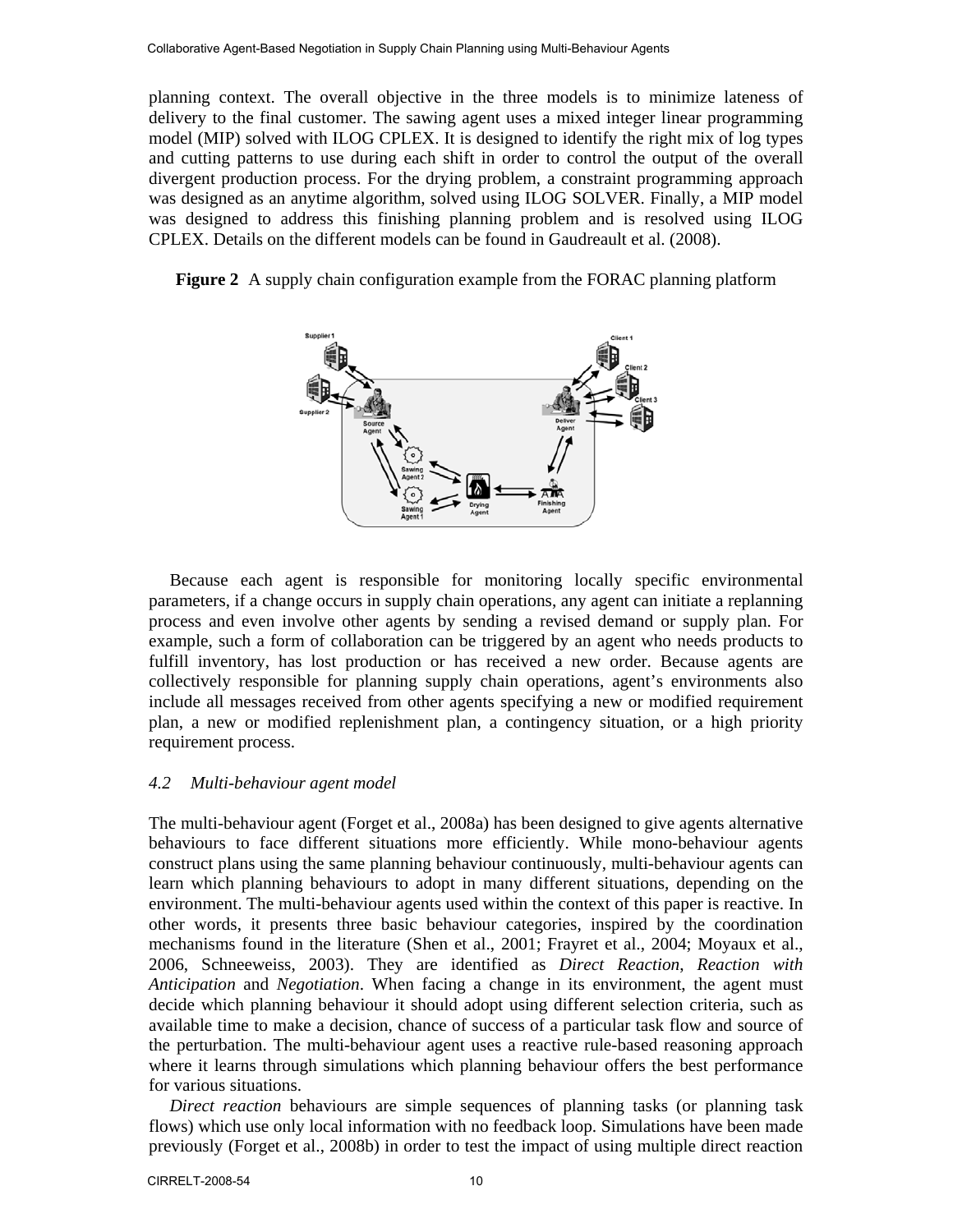behaviours in an application to the lumber supply chain. Various team behaviours have been tested in different environmental conditions and this showed that different performance levels are reached according to the behaviour selected. They also presented possible profit gains by using the best team behaviour in every situation instead of using the same one over the entire time horizon. *Reaction with anticipation* behaviours consist of more advanced forms of planning task flows that include the use of a more or less accurate decision model of its partner. This partner decision model allows the agent to influence its own decision planning according to a closed-loop anticipation feedback of its partner's potential decisions. In brief, the agent adapts its own decision according to an anticipated response of its partner. Anticipation in supply chain planning can be interesting in situations where communication is limited or time is constrained. For example, we have developed such behaviour in the drying agent. This agent uses an anticipation model of the finishing agent in order to have a more accurate response in terms of finished products production volumes. In other words, because of this anticipation, the drying agent can anticipate the production operations of the finishing agent and thus has the possibility of directly anticipating its own contribution to the final customer need satisfaction. Finally, *negotiation* behaviours involve some forms of exchange with partners during planning. In other words, it is an open loop feedback of its partner's decision model that is directly used by the agent to influence its decision. This may take the form of a proposal and counter proposal. For instance, when the agent is not able to respond to its partner's needs, it can offer changes in delivery dates or alternative products. Following this, an iterative exchange of proposals is started, where both agents try to find a compromise. These proposals can take the shape of new constraints, which can be used by partners to re-plan production and send a new demand plan. For a detailed description and examples of planning behaviours, the reader is referred to Forget et al. (2008a). A design framework for multi-behaviour agents is presented in Forget et al. (2008c).

For simulation purposes, this paper presents the results of an implementation of multibehaviour agents in the agent-based planning platform presented before. It then becomes possible to simulate different negotiation behaviours in various supply chain environments and use the advantage of adaptability to increase the global performance.

### *4.3 Lumber supply chain study case*

In order to simulate negotiation behaviours in the agent-based planning platform, an industrial study case has been used. Inspired by a real lumber supply chain, this case includes the design of a network structure of partners and production centres. We also specified the capacity, initial inventory, number of products and demand orders. The production planning agents (sawing, drying and finishing) have been parameterized following realistic industrial examples in terms of production lines, production hours and production processes specific to the lumber industry (e.g. cutting patterns). An initial inventory was determined for each production centre, corresponding to approximately one week of production at full capacity. The sawing production centre uses one general sawing line with a maximum capacity of 120 000 FBM (Foot Board Measure) per day when the most efficient process is used. The drying production centre is composed of unlimited air dry spaces and three kiln dryers. Air dry spaces are outside zones where green lumber can dry slowly. Air dried products lead to higher quality final products, but take longer to be dried. Kiln dryers have a loading capacity of 120 000 FBM and are open all year around (7 days per week, 24 hours per day). When a drying process is started, the kiln dryer must remain closed for a period from two and a half to four days, depending on the wood species and the process selected. Finally, the finishing production centre uses one line, with a capacity of 600 000 FBM per day.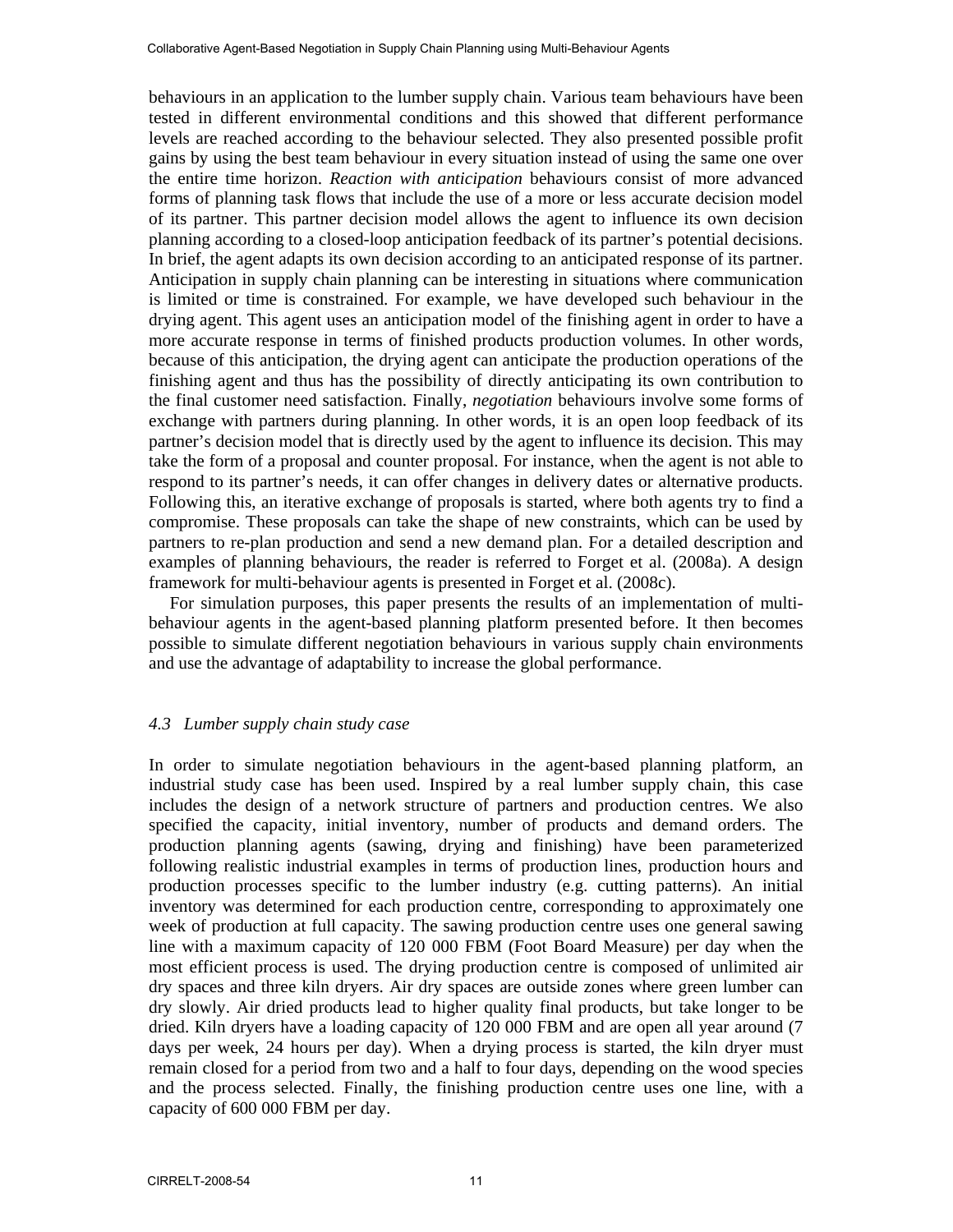#### **5 Negotiation Framework**

The lumber supply chain studied in this paper presents different negotiation possibilities according to which agents are involved in the negotiation process and how many of these agents participate at the same time. Four types of negotiation are possible: collaborative oneto-one, collaborative one-to-many, adversarial one-to-one and adversarial one-to-many. Collaborative one-to-one negotiations are usually between agents from the same organization, or more generally between agents who share a common goal. Negotiation between a drying agent and a finishing agent from the same company is one example. If two or more drying agents are part of the negotiation with a finishing agent but still from the same company, it is a collaborative one-to-many negotiation. When the negotiation occurs between agents whose local goal is dominant over the common benefit, such as a source agent and a supplier agent from two different companies, it is an adversarial one-to-one negotiation. When many supplier agents are involved, it is an adversarial one-to-many negotiation.

#### *5.1 Negotiation process description*

In this paper, we study the collaborative negotiation process between two different planning agents, sawing agents and drying agents, from the same company. The reader interested in adversarial negotiations between forest companies in a similar context is referred to Beaudoin (2007) as introduced earlier. The specific negotiation issues studied here deal with delivery dates, substitute products and quantities of products. In the context of one-to-one negotiation, one sawing agent and one-drying agent are used in the experiments. The negotiation framework is depicted in figure 3.





In this limited context, the external demand (1) to be satisfied takes the form of demand plans sent by the client (finishing agent) to the drying agent. These plans are made of products of two species (spruce and fir), three different sizes  $(2x3, 2x4 \text{ and } 2x6)$  and various volumes, over a 30-day horizon. A typical demand plan specifies, for each day, the volume of each product requested. The sawing and drying agents must plan their production using their local capacity constraints in order to maximize their delivery performance. In order to do so, they iteratively exchange demand and supply plans which they must agreed upon to coordinate their operations. In other word, once the drying agent has planned its operations, it derives an initial demand plan (2) that it sends to the sawing agent. When the sawing agent receives a demand plan, its task is to make a proposal (i.e. a supply plan), which, in turn, is derived from its own local operations plan (3). Then, the drying agent re-plans and sends a new supply plan (4) to the finishing agent.

The negotiation proposed in this paper is one-sided, meaning that only the drying agent has an active role in the search for a compromise plan, which is made through a local heuristic search in the neighbourhood of the initial demand plan  $(2)$  sent by the drying agent. More specifically, when the drying agent is not fully satisfied by the supply plan received from the sawing agent, it selects a specific negotiation behaviour (i.e. negotiation strategy)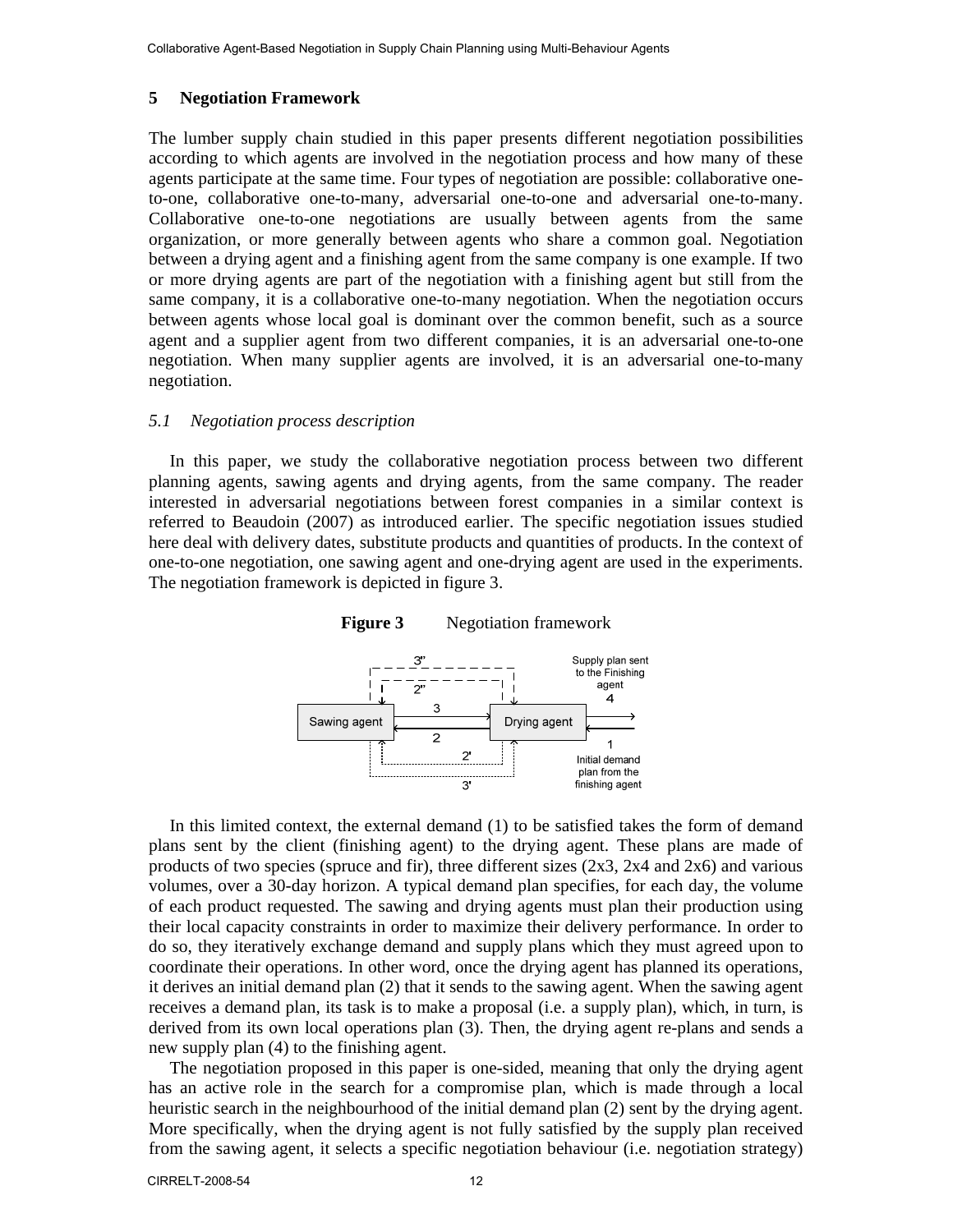in order to make a slight modification to this initial demand plan and send it back to the sawing agent (2'). In turn, the sawing agent computes again a new supply plan and sends it to the drying agent (3'). When this new supply plan is received, the drying agent can either stop the negotiation and send supply plan to the finishing agent (4), or make a new adjustment to its initial demand plan (2''), as shown in Figure 3.

In this negotiation process, each time the drying agent receives a new supply plan from the sawing agent, it introduces it as a constraint in its own operations planning process and computes its own delivery performance. This is how each proposal (i.e., supply plans) sent by the sawing agent are evaluated by the drying agent in order to pursue the negotiation process.

# *5.2. Drying agent negotiation behaviours*

In this negotiation process, the drying agent does not know a *priori* how the sawing agent will be able to maximize its delivery performance. Consequently, we have developed three different negotiation strategies in order to perform different types of local heuristic search. These strategies include the *Priority*, *Substitution* and *Lot sizing* behaviours. As mentioned previously, these behaviours aim at slightly modifying the initial demand plan derived by the drying agent. Because these behaviours propose different types of modification to the plan, the neighbourhood that is explored using each of them is different, thus providing different types of local search.

# 5.2.1. Priority negotiation

Priority negotiation involves the modification of the delivery dates of certain volumes demanded. A new tentative demand plan is thus generated by first identifying the volume which is tentatively planned to be the latest to be fulfilled. This volume is then permuted in the demand plan with the first volume of the same species that is planned to be delivered on time. Equivalent volume of wood must be permuted. For example, if the drying agent is unsatisfied with the initially received supply plan, it can identify the latest volume, a volume of two million FBM 2x4 spruces planned to be late for 15 days, and permutes it with a two millions FBM of 2x6 spruces planned on time. With this new demand plan, both agents explore an alternative plan that may or may not result in a better global delivery performance. For different rounds of negotiation, the second latest volume can be permuted or more than one volume can be permuted at a time.

# 5.2.2. Substitution negotiation

In the substitution negotiation, substitutable products are used when it is possible to replace late volumes. The solution is possible in the lumber industry, where different species of wood can be used to produce similar products for the final client, while necessitating more process time (and being more costly). Similar to the priority negotiation, a new tentative demand plan is generated by identifying the latest volume and substituting its species with an equivalent one. The volume and the delivery date are unmodified. For example, fir products are proposed as a substitute for spruce products. On the production level, fir products need two additional days in the kiln dryer. This negotiation behaviour can be interesting in case of a supply shortage of a particular product. For multiple negotiation rounds, other late volumes can be tried or more than one substitution can be performed in the same demand plan.

# 5.2.3. Lot sizing negotiation

Lot sizing negotiation is about modifying the size of volumes. New plans are generated by the drying agent by first identifying the latest wood volume and then, breaking down this volume into smaller volumes. These new volumes are required to be delivered earlier than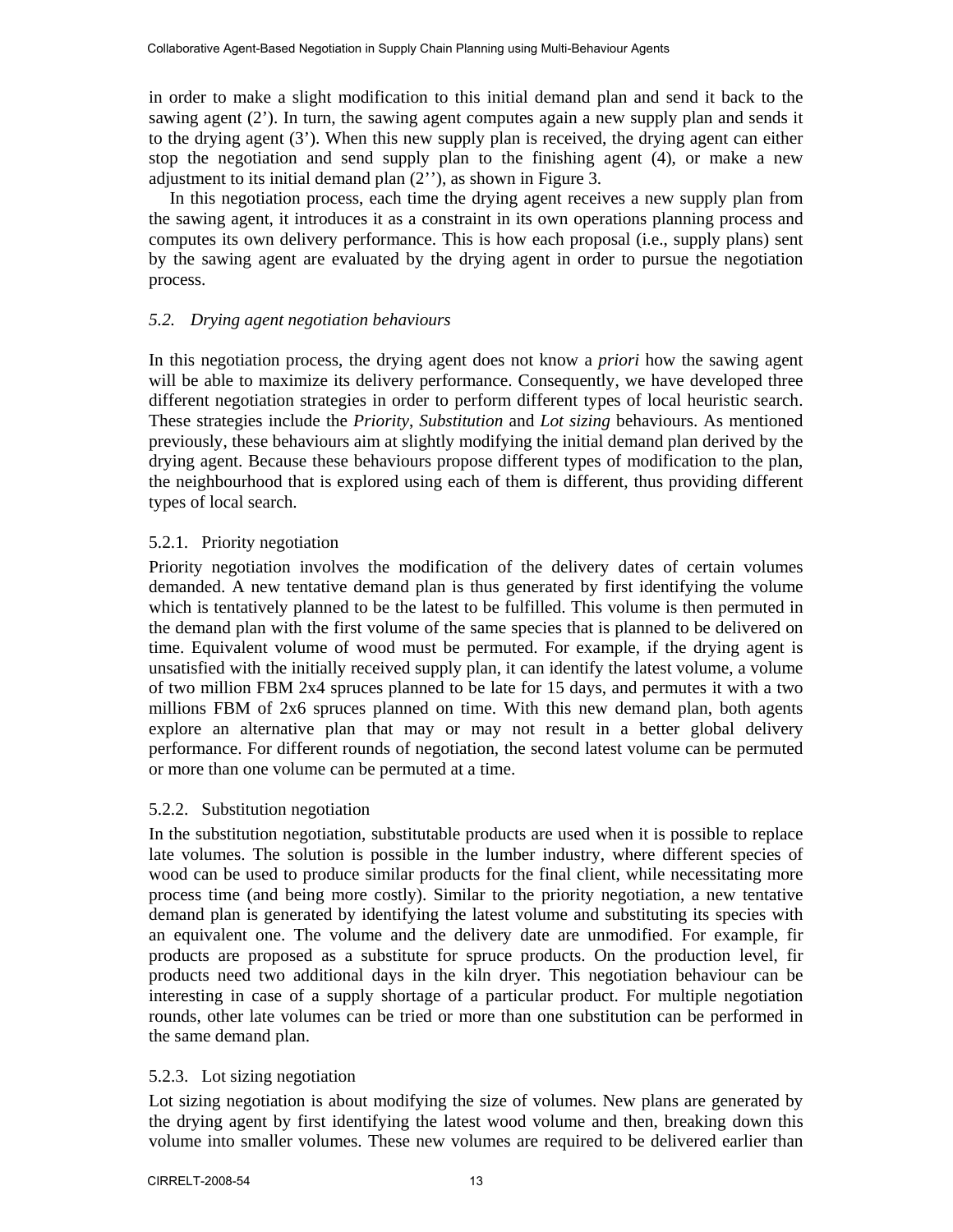the initial volume. The idea is to match the supplier's maximum capacity per day. For example, if a volume of one million FBM of  $2x3$  spruces is due on a Friday, the new tentative plan can ask for 300 000 FBM on Wednesday, 300 000 FBM on Thursday and 400 000 FBM on Friday. Again, for multiple rounds, other late volumes can be broken down or more than one volume can be divided.

#### *5.3. Generalized negotiation protocol*

The negotiation protocol used in these experiments is the one-to-one negotiation protocol presented in Figure 3 between the drying agent and the sawing agent. As explained, the tested protocol was one-sided, in other words, led by the drying agent. However, it is possible to generalize this simple protocol in order to capture a negotiation process where both agents can contribute/lead the heuristic local search. Indeed, the sawing agent could also take the initiative of adjusting its supply plan according to local information it possesses. Furthermore, it could also take the initiative of exploring the possibility of subcontracting part of the production. These extended functions are captured in the generalized negotiation protocol presented in Figure 4.



**Figure 4** One-to-one generalized negotiation protocol

This protocol is first triggered when the drying agent receives a supply plan that is different from the initial demand plan it sent. The drying agent re-plans its production and decides whether the plan is accepted, refused or suitable for a compromise. If so, the drying agent triggers a negotiation process. By doing so, it analyzes the situation and, based on previous simulation results, selects the preferable negotiation behaviour to adopt (i.e., Priority, Substitution or Lot sizing). Following this behaviour, a new demand plan is generated and sent to the sawing agent. Upon reception, the sawing agent builds a new production plan and decides whether it is accepted, refused or still suitable for some compromises. If the supplier decides to negotiate, it sends a new supply plan, using similar or different negotiation behaviours, or looks for a sub-contractor who can fulfill the volume.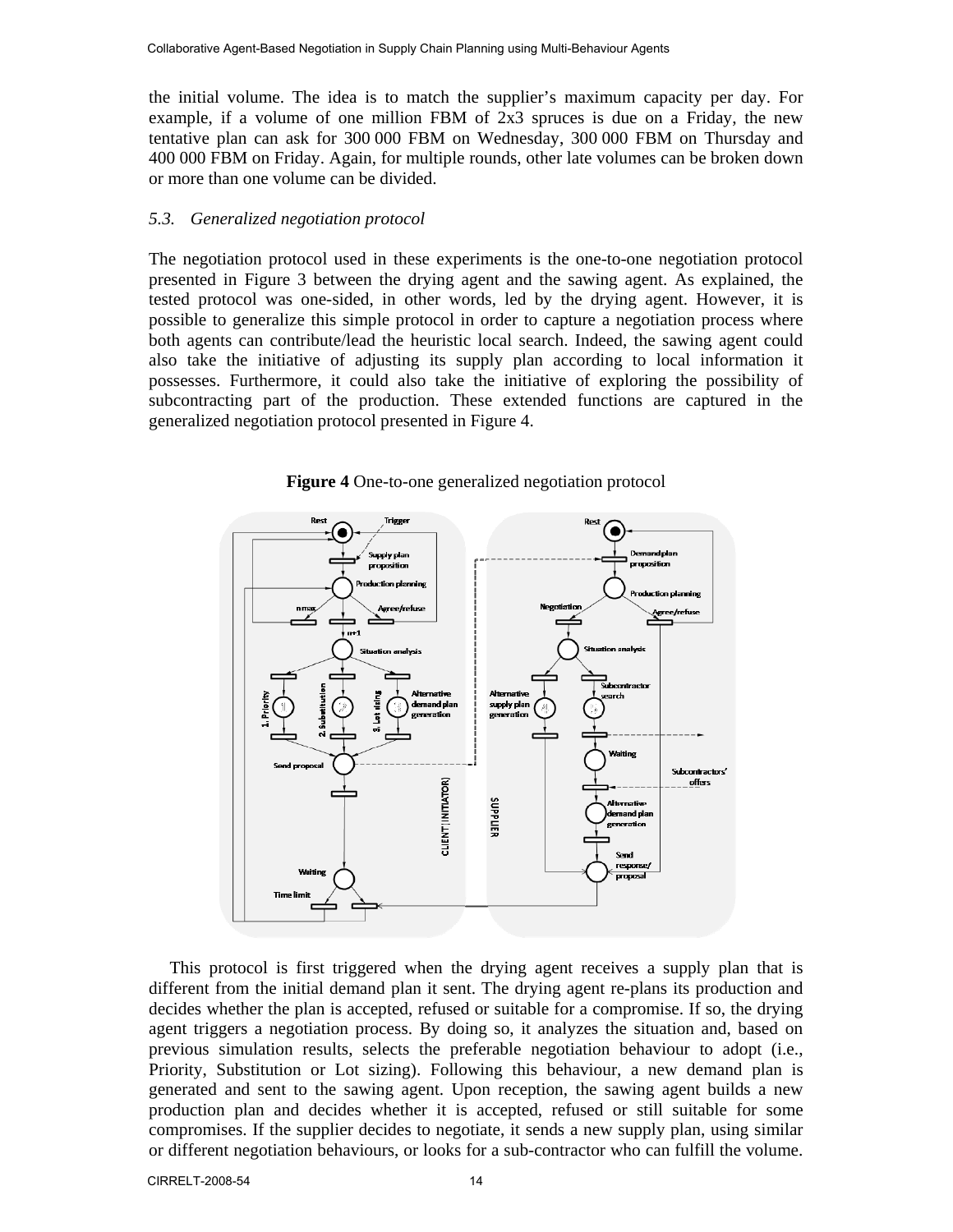When the client receives the proposal, the negotiation protocol starts again. A maximum number of propositions is set (n max) to limit the number of proposition exchanges and a time limit is used for each negotiation. If the time limit or the maximum number of propositions is reached, the initial supply plan is automatically accepted.

## **6 Experiments**

Experiments of one-to-one negotiation behaviours between two multi-behaviour agents were performed using the planning platform configuration presented in Figure 2. More specifically, the negotiation on production plans between a drying agent and a sawing agent was simulated. As stated before, the main objective of these experiments was to verify the advantage if using multiple negotiation behaviours in this context. But also, these experiments can be pursued to build the decision knowledge needed for multi-behaviour agents to analyze the situation and choose the right negotiation behaviour.

In order to simulate changes in the environment, experiments have been reproduced in different environmental conditions. Two aspects of the environment have been modified, which are demand intensity and supply intensity. The demand intensity corresponds to the finishing agent demand and is set successively at 90%, 100% and 110% of the total capacity of the supply chain. The supply intensity is set at 50% and 100% for the spruce supply, where 50% simulates a shortage of logs. The performance indicator used to compare the different approaches in the different conditions is the sum of volume of lumber (in FBM) planned to be delivered late per day. Each negotiation includes three rounds (R1, R2 and R3), where a different change is proposed following the same negotiation behaviour. The changes applied to each round are based on the examples provided for each negotiation behaviour in section 5.2. Table 2 presents the performances from the three rounds of negotiation, for different environmental changes and different negotiation behaviours. The initial round's performance is presented on top and the best performance is in grey.

|                      | Demand 90% |                          | Demand 100% |                    | Demand 110% |             |
|----------------------|------------|--------------------------|-------------|--------------------|-------------|-------------|
|                      | Supply 50% | Supply 100%   Supply 50% |             | <b>Supply 100%</b> | Supply 50%  | Supply 100% |
| <b>Initial round</b> | 11.0       | 0.1                      | 21.5        | 1.3                | 32.4        | 5.9         |
| Priority R1          | 11.3       | 0.4                      | 21.7        | 13                 | 32.6        | 5.6         |
| Priority R2          | 11.0       | 0.0                      | 21.5        | 1.2                | 32.4        | 8.1         |
| <b>Priority R3</b>   | 11.6       | 0.4                      | 220         | 15                 | 32.9        | 6.1         |
| Substitution R1      | 3.6        | 0.1                      | 9.7         | 3.2                | 18.2        | 11.4        |
| Substitution R2      | 1.1        | 1.5                      | 6.0         | 5.1                | 14.8        | 13.2        |
| Substitution R3      | 1.5        | 25                       | B.1         | 98                 | 17.0        | 17.0        |
| Lat <sub>R1</sub>    | 11.0       | 0.0                      | 21.5        | 15                 | 32.4        | 6.9         |
| Lat R2               | 11.0       | 0.0                      | 21.5        | 0.4                | 32.4        | 67          |
| Lat R3               | 11.0       | 0.0                      | 21.5        | 13                 | 32.4        | 66          |

| <b>Table 2</b> | Preliminary lateness performances for three negotiation rounds |
|----------------|----------------------------------------------------------------|
|                | (in 100 000 FBM)                                               |

In this experiment, the substitution negotiation was preferable when supply dropped to 50%. This is explained by the unawareness of the supplier of substitution products. When a specific product is unavailable, it becomes late. When supply was sufficient, lot negotiation obtained the best results at demand intensity level of 100%, while the priority negotiation was preferable at demand intensity of 110%. While data are scarce and are only preliminary, results show an advantage to modifying the negotiation behaviour in order to obtain better performance, when compared to the initial production plan performance. Table 3 presents the lateness performance gain (in percentage) for the supply chain to use the preferable negotiation behaviour for a specific environment, when compared to the initial round, when no negotiation is started.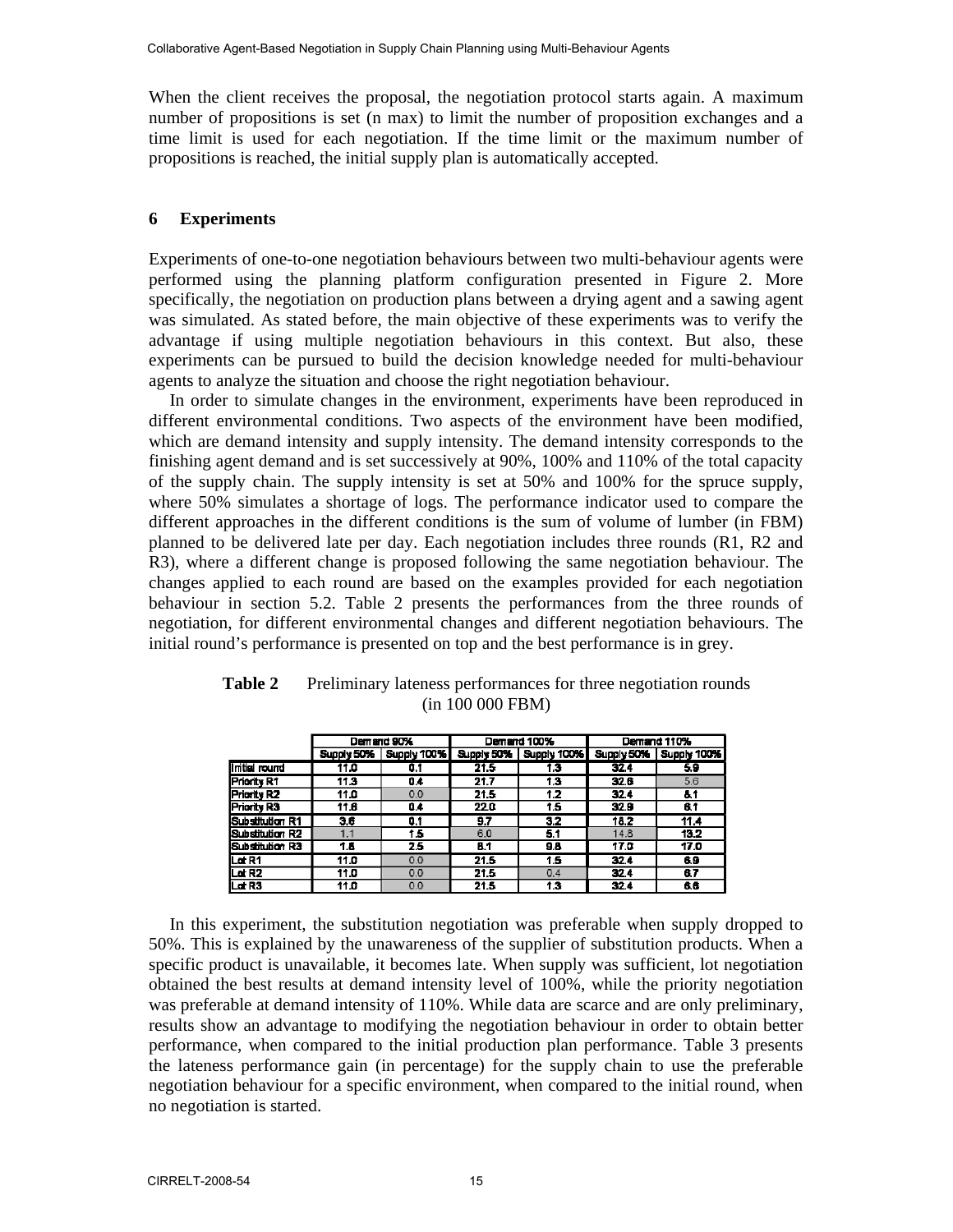| Table 3 | Gain in percentage to use the preferable negotiation behaviour |  |  |
|---------|----------------------------------------------------------------|--|--|
|---------|----------------------------------------------------------------|--|--|

| Demand 90% |      |       | Demand 100%                                                                    | Demand 110% |      |
|------------|------|-------|--------------------------------------------------------------------------------|-------------|------|
|            |      |       | Supply 50%   Supply 100%   Supply 50%   Supply 100%   Supply 50%   Supply 100% |             |      |
| 89.8%      | 100% | 72.0% | 67.7%                                                                          | 54.1%       | 5.1% |

## **7 Conclusion**

Using multi-behaviour agents in an agent-based supply chain planning platform, the objective of this paper was to report the results of the simulation of various collaborative negotiation behaviours and verify the advantage of adapting them to the environment. The preliminary results presented in this paper show that some negotiation behaviours perform well in certain conditions but poorly in others, reinforcing the need for adaptive planning agents such as multi-behaviour agents.

The next step is to test the negotiation behaviours over the entire supply chain and study how to coordinate these negotiations between all planning agents. It would also be interesting to compare negotiation behaviours to reaction and anticipation behaviours in terms of performance and identify when each prevails. A natural extension of the paper will be to develop a generic protocol for one-to-many negotiations, for situations when more than one supplier is available. New experiments with new environmental conditions must be performed and analyzed.

#### **Acknowledgements**

The authors gratefully acknowledge the FORAC Research Consortium and the Natural Sciences and Engineering Research Council of Canada (NSERC).

## **References**

- Arunachalam, R. and Sadeh, N.M. (2005) 'The supply chain trading agent competition', *Electronic Commerce Research and Applications*, Vol. 4, pp. 66–84.
- Atkinson, K., Bench-Capon, T. and McBurney, P. (2005) 'A Dialogue Game Protocol for Multi-Agent Argument over Proposals for Action', *Autonomous Agents and Multi-Agent Systems*, Vol. 11, No. 2, pp. 153–171.
- Axelrod, R. (1981) 'The Emergence of Cooperation among Egoists', *The American Political Science Review*, Vol. 75, No. 2, pp. 306–318.
- Beam, C. and Segev, A. (1997) 'Automated Negotiations: a Survey of the State of the Art', *Wirtschaftsinformatik*, Vol. 39, No. 3, pp. 263–268.
- Beaudoin, D., Frayret, J.M. and LeBel, L. (2007) 'Negotiation-based distributed wood procurement planning within a multi-firm environment', Working paper CIRRELT-2007- 10, Universite Laval, Canada.
- Bichler, M., Kalagnanam, J., Lee, H.S. and Lee, J. (2002) 'Winner Determination Algorithms for Electronic auctions: A Framework Design', *Proceedings of the E-Commerce and Web Technologies: Third International Conference (EC-Web 2002)*, Aixen-Provence, France.
- Bichler, M., Kersten, G. and Strecker, S. (2003) 'Toward a Structured Design of Electronic Negotiations', *Group Decision and Negotiation*, Vol. 12, pp. 311–335.
- Binmore, K. and Vulkan, N. (1999) 'Applying game theory to automated negotiation', *Netnomics*, Vol.1, pp. 1–9.
- Buttner, R. (2006) 'The state of the art in automated negotiation models of the Behavior and Information perspective', *International Transactions on Systems Science and Applications*, Vol. 1, No. 4, pp. 351–356.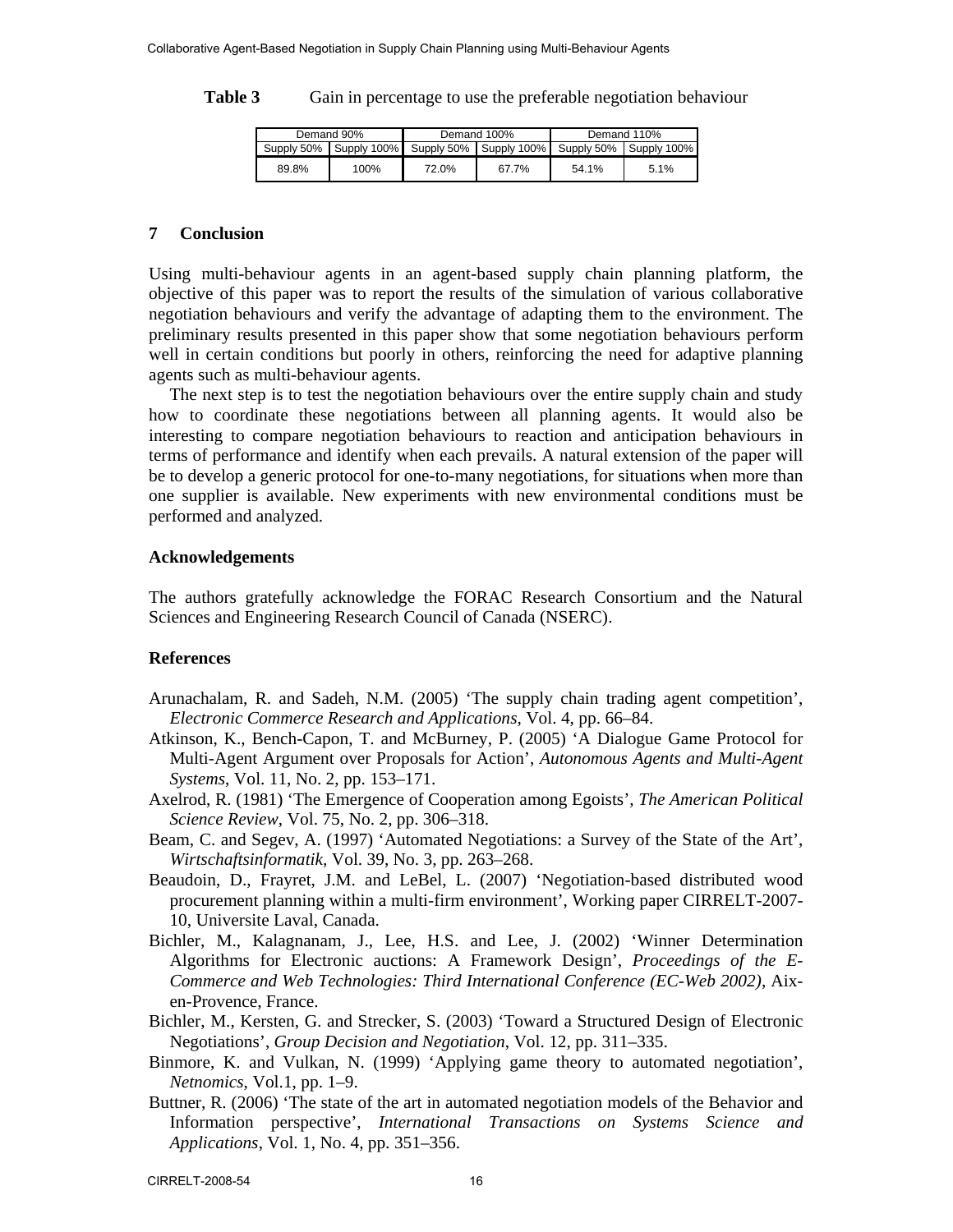- Cachon, G., M. Lariviere. (2005) 'Supply chain coordination with revenue sharing contracts', *Management Science*, Vol. 51, No. 1, pp.30–44.
- Cachon, G. and Netessine, S. (2004) 'Game theory in supply chain analysis', *In*: Simchi-Levi, D., Wu, S.D., Shen, M. (ed.), *Handbook of Quantitative Supply Chain Analysis: Modeling in the eBusiness Era*, Kluwer.
- Capobianco, M., Chesnevar, C.I. and Simari, G.R. (2005) 'Argumentation and the Dynamics of Warranted Beliefs in Changing Environments', *Autonomous Agents and Multi-Agent Systems*, Vol. 11, No. 2, pp. 127–151.
- Chen, Y., Peng, Y., Finin, T., Labrou, Y., Cost, S., Chu, B., Sun, R., Wilhelm, B. (1999) 'A negotiation-based Multi-agent System for supply chain management', *Proceedings of the Third Conference on Autonomous Agents, Workshop on Agent based Decision-Support for Managing the Internet-Enabled Supply-Chain*, Seattle, USA.
- Collins, J., Ketter, W., Gini, M. (2002) 'A multi-agent negotiating test bed for contracting tasks with temporal and precedence constraints', *International Journal of Electronic Commerce*, Vol. 7, No. 1, pp. 35–57.
- Dudek, G. and Stadtler, H. (2005) 'Negotiation-based collaborative planning between supply chains partners', *European Journal of Operation Research*, Vol. 163, pp. 668–687.
- Dworman, G. and Kimbrough, S. (1995) 'On Automated Discovery of Models Using Genetic Programming: Bargaining in a Three-Agent Coalitions Game', *Journal of Management Information Systems*, Vol.12, pp.428–438.
- Ertogral, K. and Wu, S.D. (2000) 'Auction-theoretic coordination of production planning in the supply chain', *IIE Transactions*, Vol. 32, pp.931–940.
- Faratin, P. (2000) *Automated Service Negotiation between Autonomous Computational Agents*. PhD. Thesis. University of London, England.
- Fink, A. (2004) 'Supply chain Coordination by Means of Automated Negotiations', *Proceedings of the 37th Hawaii International Conference on System Sciences, IEEE* , Hawaii, USA.
- Forget, P., D'Amours, S. and Frayret, J.M. (2008a) 'Multi-Behaviour Agent Model for Planning in Supply Chains: An Application to the Lumber Industry', *Robotics and Computer-Integrated Manufacturing*, Vol. 24, pp. 664–679.
- Forget, P., D'Amours, S., Frayret, J.M. and Gaudreault, J. (2008b) 'Motivations for multibehaviors agents in supply chain planning', *Proceedings of the 7th International Conference on Modeling and Simulation (MOSIM 08)*, Paris, France.
- Forget, P., D'Amours, S., Frayret J.M. and Gaudreault, J. (2008c) 'Design of Multi-behavior Agents for Supply Chain Planning: An Application to the Lumber Industry', *In*: Kordic, V. (ed.), *Supply Chains: Theory and Application*, (pp. 551–568), Vienna: I-TECH Education and Publishing.
- Frayret, J.M., D'Amours, S. and Montreuil, B. (2004) 'Coordination and Control in Distributed and Agent-Based Manufacturing Systems', *Production Planning & Control*, Vol. 15, No. 1, pp. 42–54.
- Frayret, J.M., D'Amours, S., Rousseau, A., Harvey, S. and Gaudreault, J. (2007) 'Agentbased Supply Chain Planning in the Forest Products Industry', *International Journal of Flexible Manufacturing Systems*, Vol. 19, No. 4, pp. 358–391.
- Gaudreault, J., Forget, P., Frayret, J.M., Rousseau A. and D'Amours S. (2008) 'A Multi-Agent and OR-Based Approach to Operations Planning in the Lumber Industry', *Proceedings of the 13th Annual International Conference on Industrial Engineering: Theory, Applications and Practice (IJIE)*, Las Vegas, USA, September 2008.
- Gerding, E. H.,van Bragt, D.D. and Poutre, J.L. (2000) '*Scientific approaches and techniques for negotiation: a game theoretic and artificial intelligence perspective*', Technical report SEN-R0005, CWI.
- Homburg, C. and Schneeweiss, C. (2000) 'Negotiation within Supply Chains', *Computational and Mathematical Organization Theory*, Vol. 6, pp. 47–59.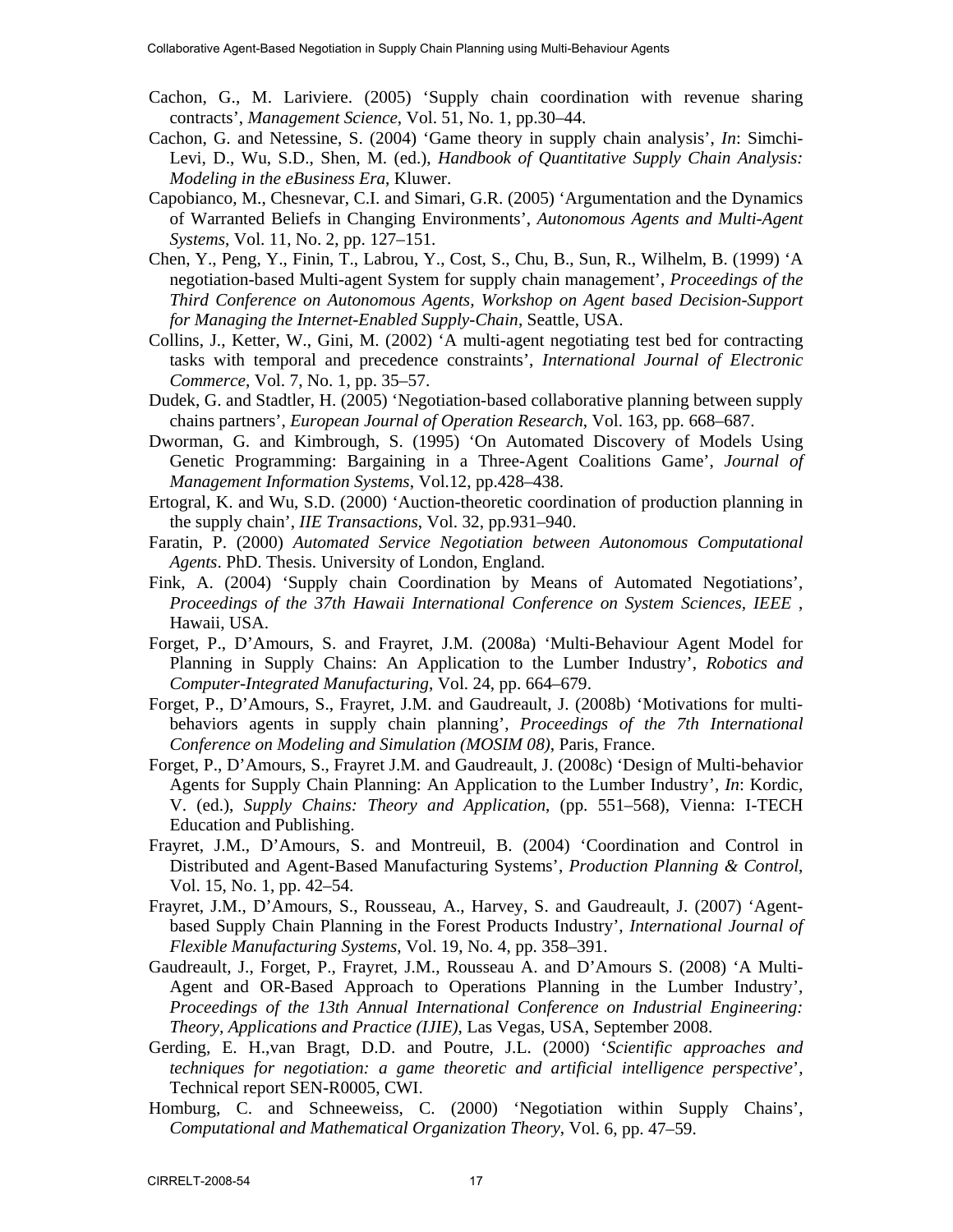- Ito, T. and Salleh, M.R. (2000) 'A blackboard-based negotiation for collaborative supply chain system', *Journal of Materials Processing Technology*, Vol. 107, pp. 398–403.
- Jennings, N.R., Faratin, P., Lomuscio, A.R., Parsons, S., Wooldridge, M. and Sierra, C. (2001) 'Automated negotiations: prospects, methods and challenges', *Group Decision and Negotiation*, Vol. 10, pp. 199–215.
- Jiao J., You X. and Kumar A. (2006) 'An agent-based framework for collaborative negotiation in the global manufacturing supply chain network', *Robotics and Computer-Integrated Manufacturing*, Vol. 22, pp. 239–255.
- Kersten, G.E. (2003) 'E-Negotiations: Towards Engineering of Technology-based Social Processes', Research Paper INR 02/04, InterNeg.
- Khouider, S., Monteiro, T. and Portmann, M.C. (2008). 'Cadre de modelisation pour evaluation par simulation des mecanismes de negociation dans les entreprises en reseau', *Proceedings of the 7th International Conference on Modeling and Simulation (MOSIM 08)*, Paris, France
- Klein, M., Faratin, P., Sayama, H. and Bar-Yam, Y. (2003) 'Negotiating Complex Contracts', *Group Decision and Negotiation*, Vol. 12, pp. 111–125.
- Kraus, S. (1997) 'Negotiation and cooperation in multi-agent environments', *Artificial Intelligence*, Vol. 94, pp. 79–97.
- Kraus, S. and Wilkenfeld, J. (1991) 'Negotiations over Time in a Multi Agent Environment: Preliminary Report, *Proceedings of the Twelfth International Joint Conference on Artificial Intelligence (IJCAI)*, pp. 56 – 61.
- Krovi, R., Graesser, A.C. and Pracht, W.E. (1999) 'Agent Behaviors in Virtual Negotiation Environments', *IEEE Transactions on systems, man and Cybernetics – Part C: Application and reviews*, Vol. 29, No.1, pp. 15–25.
- Lomuscio, A.R., Wooldridge, M. and Jennings N.R. (2003) 'A Classification Scheme for Negotiation in Electronic Commerce', *Group Decision and Negotiation*, Vol. 12, No. 1, pp. 31–56.
- Matos, N., Sierra, C. and Jennings, N.R. (1998) 'Determining successful negotiation strategies: an evolutionary approach', *Proceedings of the Third International Conference on Multi-Agent Systems (ICMAS-98)*, Grenoble, France, pp. 182–189.
- Mitchell, T.M. (1997) *Machine Learning*, WCB/McGraw-Hill.
- Monteiro, T., Ladet, P., and Bouchriha, H. (2004) 'Multi-criteria negotiation for a distributed control of a client/provider relationship', *Journal of Decision Systems*, Vol. 13, No. 1, pp. 63–89.
- Moyaux, T., Chaib-draa, B. and D'Amours, S. (2006) 'Supply Chain Management and Multiagent Systems: An Overview', *In*: Chaib-draa, B. and Muller, J.P. (ed.), *Studies in Computational Intelligence*, (Vol. 28, pp.1–27), Berlin: Springer-Verlag.
- Nagarajan, M. and Bassok, Y. (2002) 'A Bargaining Framework in Supply Chains (The Assembly Problem)', Working paper USC. Obtained through the Internet: http://ssrn.com/abstract=1021602 [accessed 19/9/2008].
- Nagarajan, M. and Sosic, G. (2008) 'Game-theoric analysis of cooperation among supply chain agents: Review and extensions', *European Journal of Operational Research*, Vol. 187, pp. 719–745.
- Nawa, N. E. (2006) 'Agents that Acquire Negotiation Strategies Using a Game Theoric Learning Theory', *International Journal of Intelligent Systems*, Vol. 21, pp. 5–39.
- Neumann, D., Benyoucef, M., Bassiland, S. and Vachon, J. (2003) 'Applying the Montreal Taxonomy to State of the Art E-Negotiation Systems', *Group Decision and Negotiation*, Vol. 12, pp. 287–310.
- Oliveira, E. and Rocha, A.P. (2001) 'Agents advanced features for negotiation in electronic commerce and virtual organisations formation process', *Lecture Notes in Computer Science*, Vol. 1991, pp. 77–96.